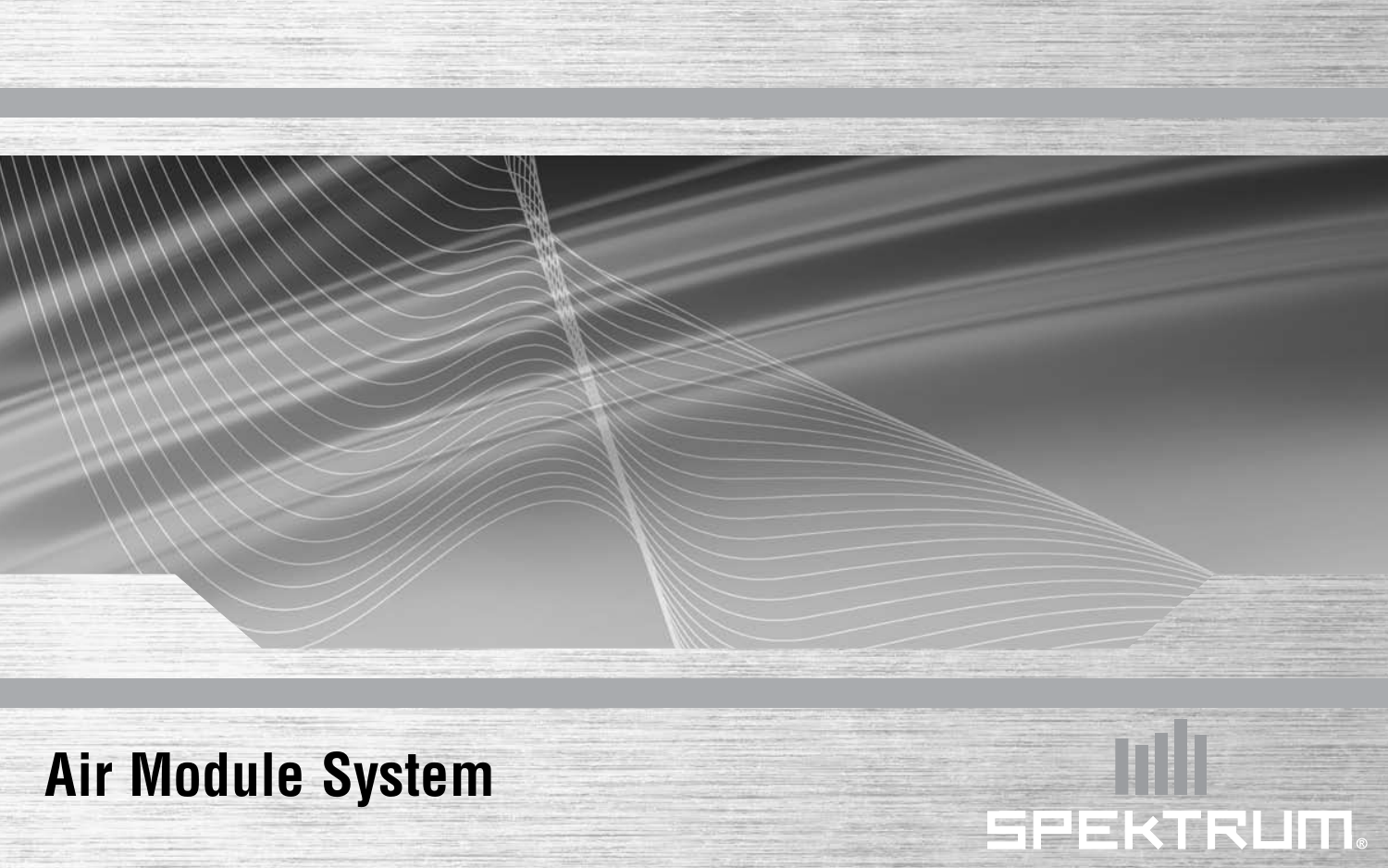# **Table of Contents**

| Programming SmartSafe(All Spektrum Aircraft Receivers)2         |  |
|-----------------------------------------------------------------|--|
| Programming Preset Fail-safe(AR 9000 Spektrum Receivers Only) 2 |  |
|                                                                 |  |
|                                                                 |  |

|                                                 | 22 |
|-------------------------------------------------|----|
|                                                 |    |
|                                                 |    |
| Default Channel Assignment for CCPM helicopters |    |
|                                                 |    |
|                                                 |    |
|                                                 |    |
|                                                 |    |
|                                                 |    |
|                                                 |    |
|                                                 |    |
|                                                 |    |
|                                                 |    |
|                                                 |    |
|                                                 |    |
|                                                 |    |
|                                                 |    |
|                                                 |    |
|                                                 |    |
|                                                 |    |
|                                                 |    |
|                                                 |    |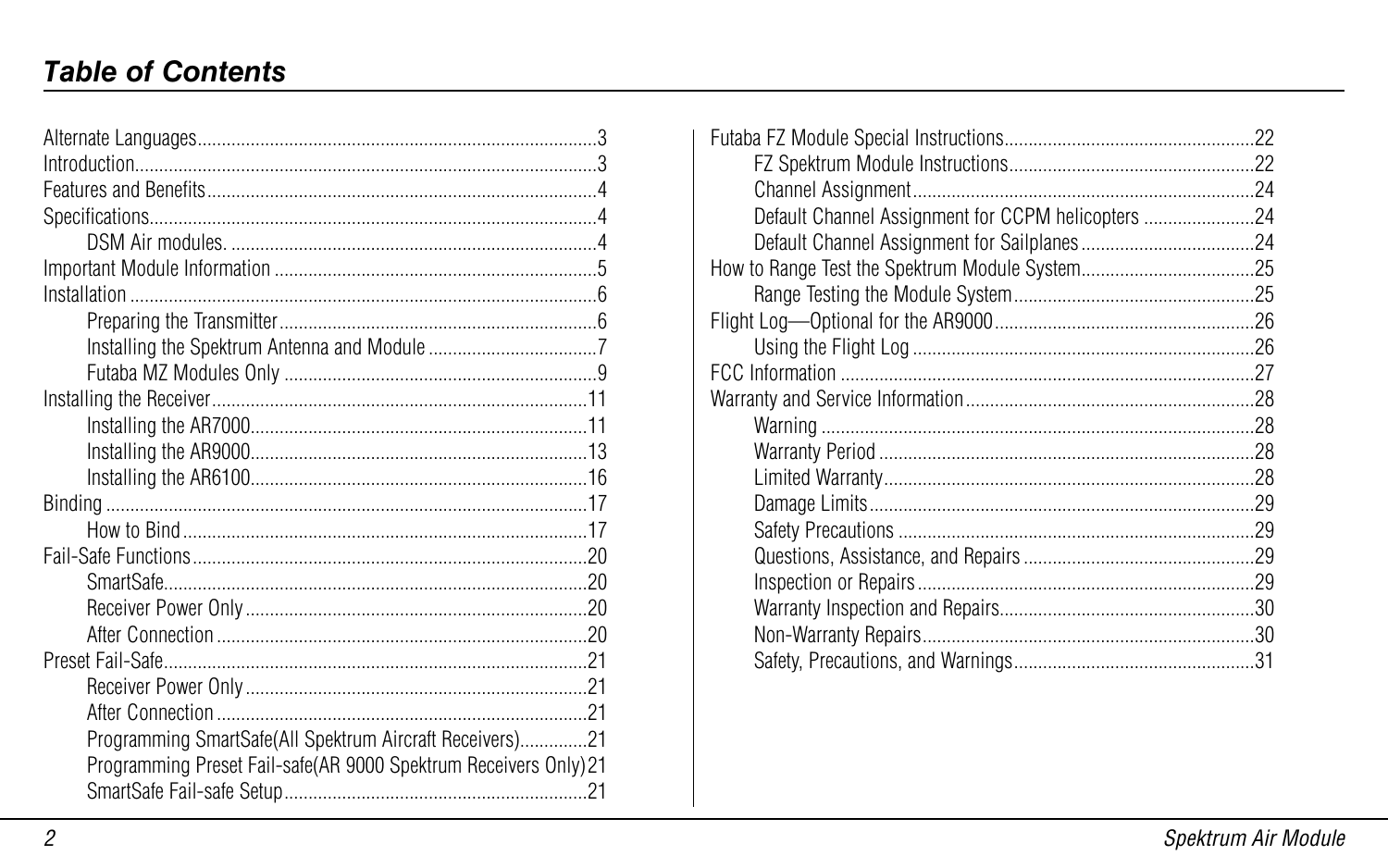# <span id="page-2-0"></span>**Alternate Languages**

ITALIAN: Per la versione italiana di questo manuale vi preghiamo di visitare il sito www.spektrumrc.com

FRENCH: Pour consulter ce manuel en français, visiter le site www.spektrumrc.com

GERMAN: Zur Ansicht der Bedienunsanleitung in den Deutsch besuchen Sie bitte www.spektrumrc.com

SPANISH: Para ver este manual en Español entra en www.spektrumrc.com

## **Introduction**

Spektrum's Aircraft Module systems offer the ultimate in radio link security. Most popular brands of module-based aircraft radios can be converted to Spektrum™ 2.4GHz DSM<sup>®</sup> technology by simply plugging in the appropriate Spektrum module and installing the included antenna. No longer will you have to wait for an open frequency, or struggle with interference caused from noisy motors, ignition systems or other RF noise-generating sources. Spektrum's module systems utilize proprietary DSM2<sup>™</sup> second generation Digital Spread Spectrum Modulation technology, providing an impenetrable radio link.

Operating within the ultra high frequency 2.4GHz worldwide ISM band, each module is programmed with its own unique serial code called GUID (Globally Unique Identification code). Once a receiver is programmed to a specific module (called binding), the receiver will only recognize and respond to that module ignoring signals from any other sources.

Spektrum's module systems are compatible with all DSM2 receivers including the AR7000 and AR9000 full-range receivers and the 6100 parkflyer receiver.

*Note*: The Module system is not compatible with the AR6000 first generation DSM<sup>®</sup> receivers.

*Important*: When using the Module system with the 6100 parkflyer receivers, it's imperative that this receiver only be flown in parkflyer type models. This includes all types of small electric airplanes and mini and micro helicopters. Do not fly the AR6100 receiver in large gas, glow or large electric aircraft as loss of control at extended range due to signal blocking issues can occur.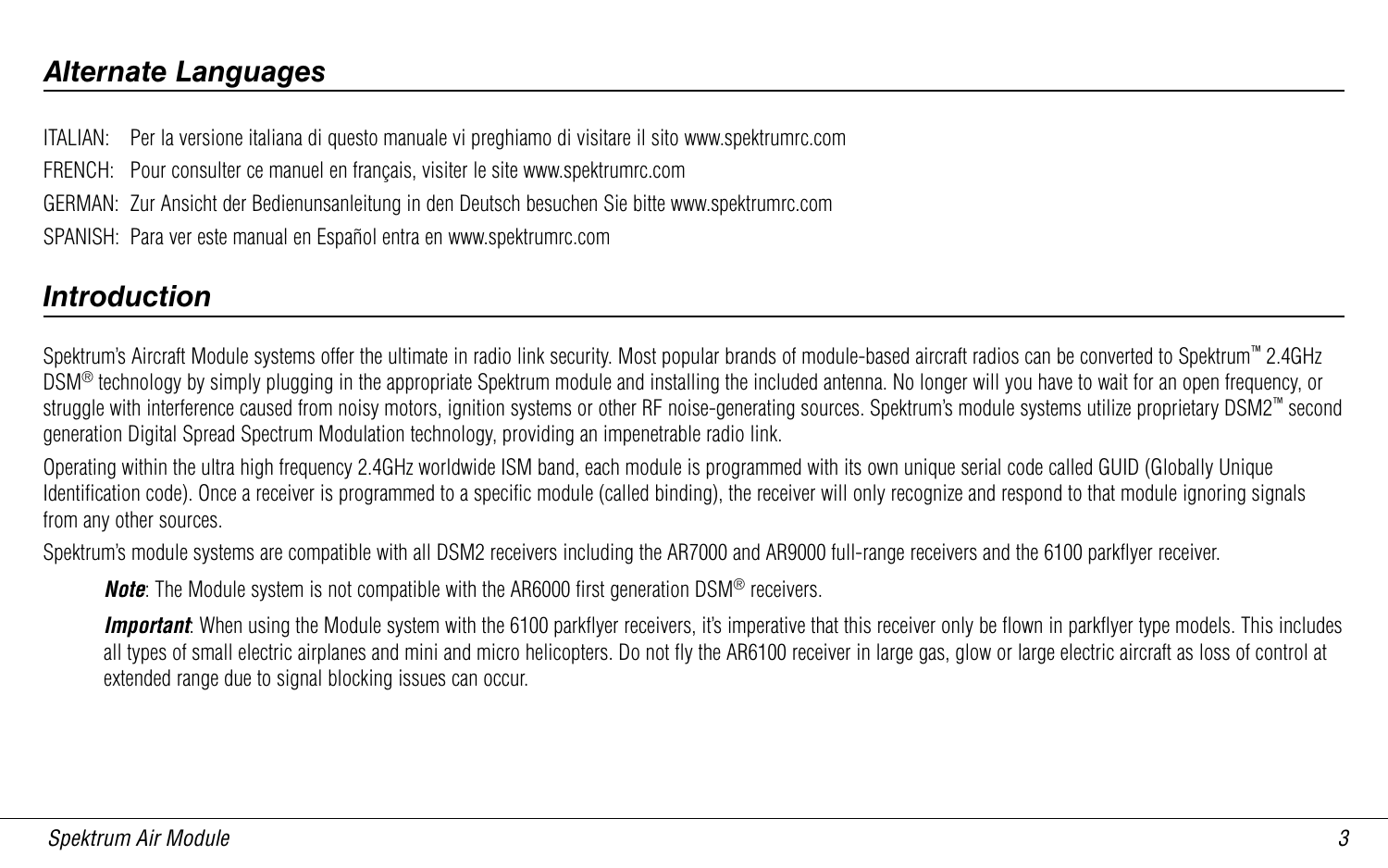## <span id="page-3-0"></span>**Features and Benefits**

- Converts most popular brands of module based radio systems to Spektrum's DSM2 2.4GHz technology
- No more waiting for an open frequency
- Eliminates the possibility of interference from an unintentional turn-on
- Bulletproof interference rejection of all outside RF sources like cell phones, WiFi systems, other transmitters, etc.
- Impervious to model-generated RF interference (like noisy electric motors, metal-to-metal noise or ignition systems)
- Operates on the 2.4GHz ISM band allowing international use
- No maintenance or tuning ever required
- Fail-safe system drives the throttle to preset position at loss of signal (see fail-safe options on page 20)
- Legal at all AMA flying field and events

## **Specifications**

#### **DSM Air Modules**

2.400–2.483GHz Spectral capacity - 40 Systems Type - Direct Sequence Spread Spectrum DSSS coding gain - 18dB Diversity - MultiLink: Path, Time and Frequency Module current - 200mA Receiver current - 70mA Receiver voltage range - 3.5–9V DC Servo channels - 9 JR, 8 Futaba Servo channel resolution - 1024 with 4X oversampling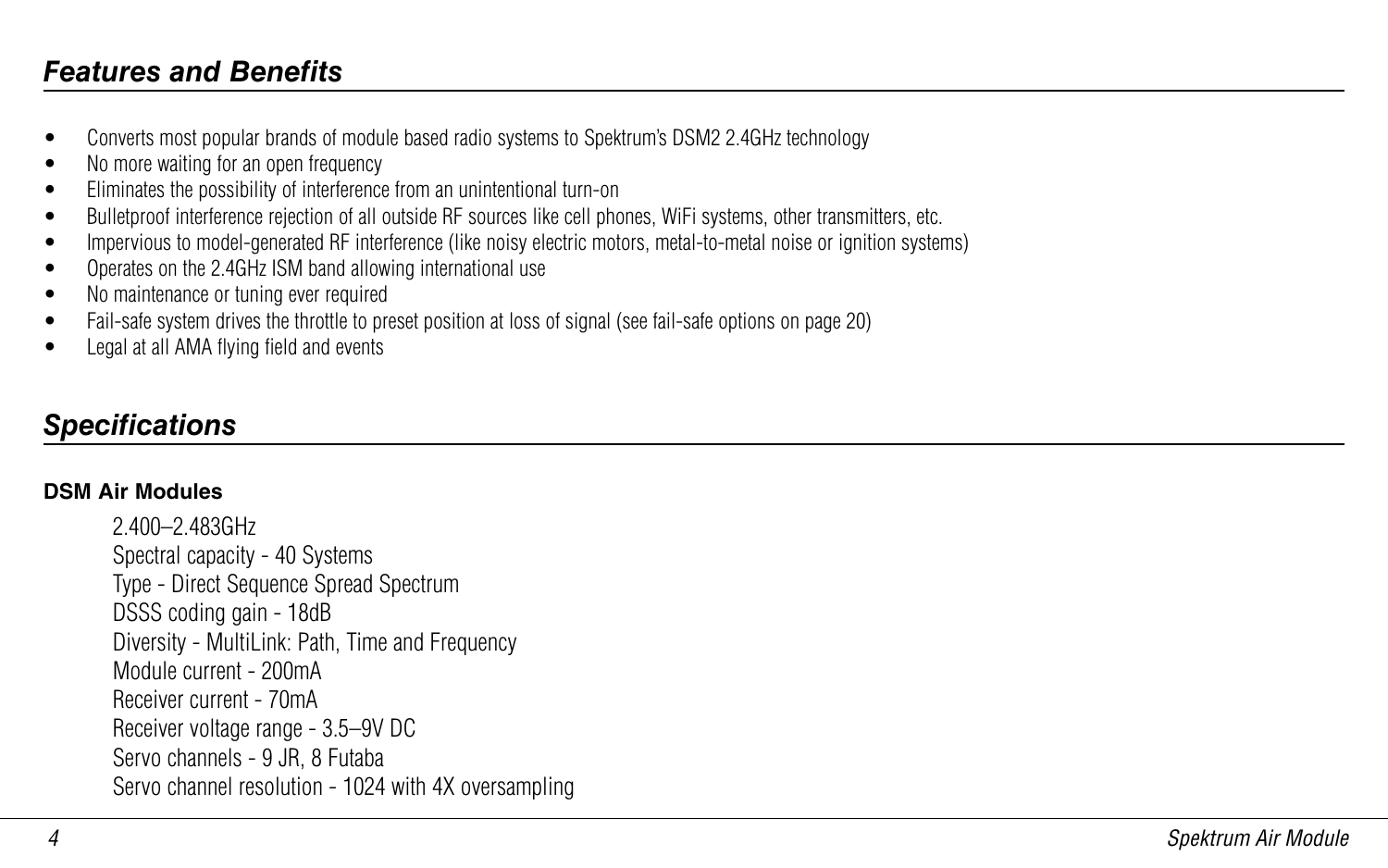## <span id="page-4-0"></span>**Important Module Information**

- Be sure the transmitter is in PPM modulation mode. If necessary, refer to the instructions included with your radio system for details on how to program your transmitter to PPM modulation. Note: The Spektrum module system will not operate in PCM modulation mode.
- Never power up the module unless the antenna is connected. Doing so can overload the module's electronics causing damage to the module.
- Before operating, the receiver must be bound to the module (see page 17 for binding instructions). Binding is the process of teaching the receiver the transmitter's specific GUID (globally unique identifier) code. Binding also sets the fail-safe positions. It's also recommended that the system be rebound again after radio setup to establish and confirm the desired fail-safe positions.
- Before each flying session, it's imperative that you do a range check (see page 25 for details) to confirm that the system is working properly.
- When using the Module system with the 6100 parkflyer receiver, it's imperative that this receiver only be flown in parkflyer type models. This includes all types of small electric airplane and mini and micro helicopters. DO NOT fly the AR6100 receiver in large gas or glow aircraft as loss of control at extended range due to signal blocking issues can occur.
- The Module system features DSM2 technology and is compatible will all DSM2 compatible receivers. The Module system is not compatible with the AR6000 DSM first generation receiver.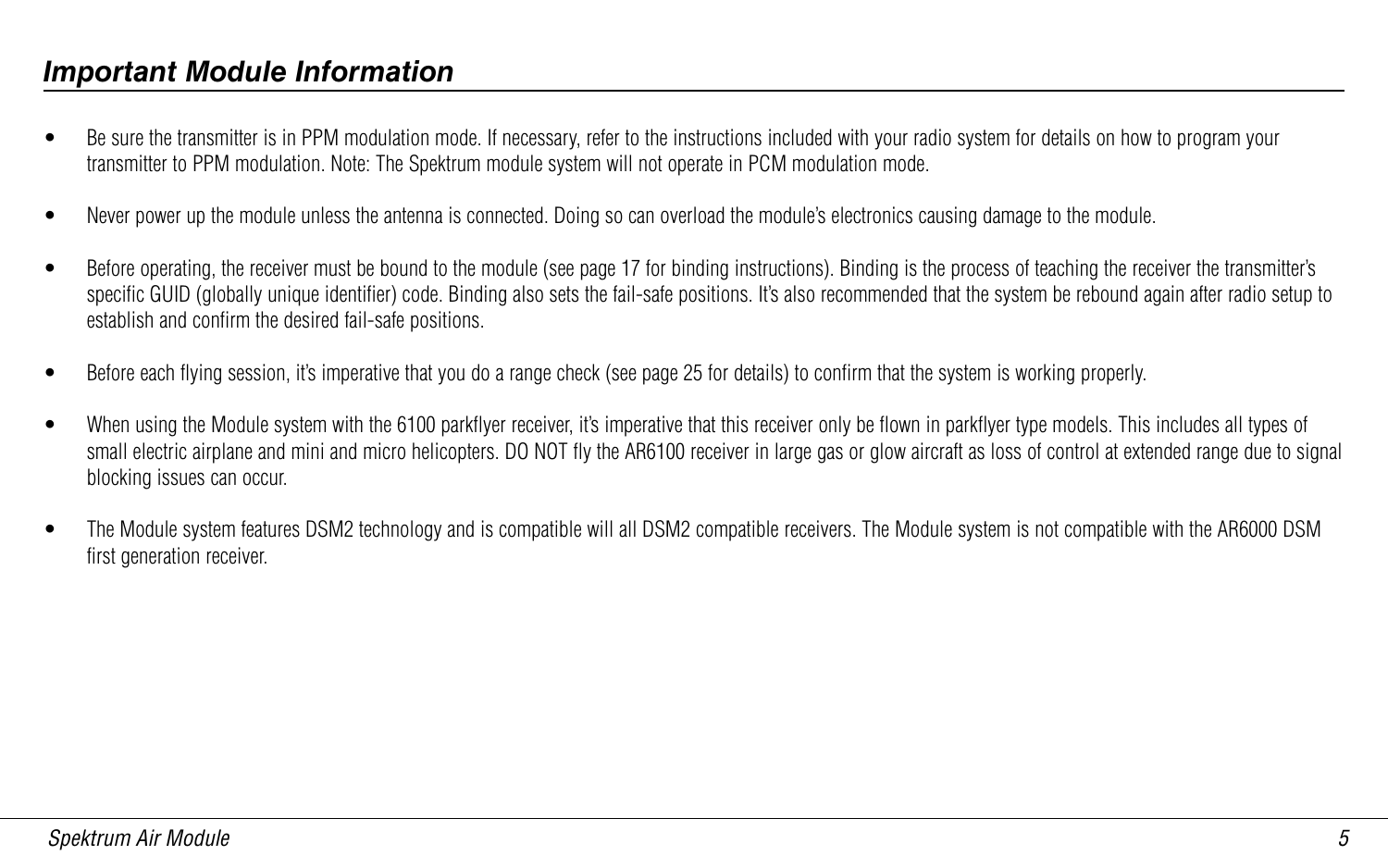# <span id="page-5-0"></span>**Installation**

### **Preparing the Transmitter**

1. With the transmitter's power turned off, unscrew and remove the transmitter's antenna.



2. Remove the 72MHz module from the back of the transmitter.

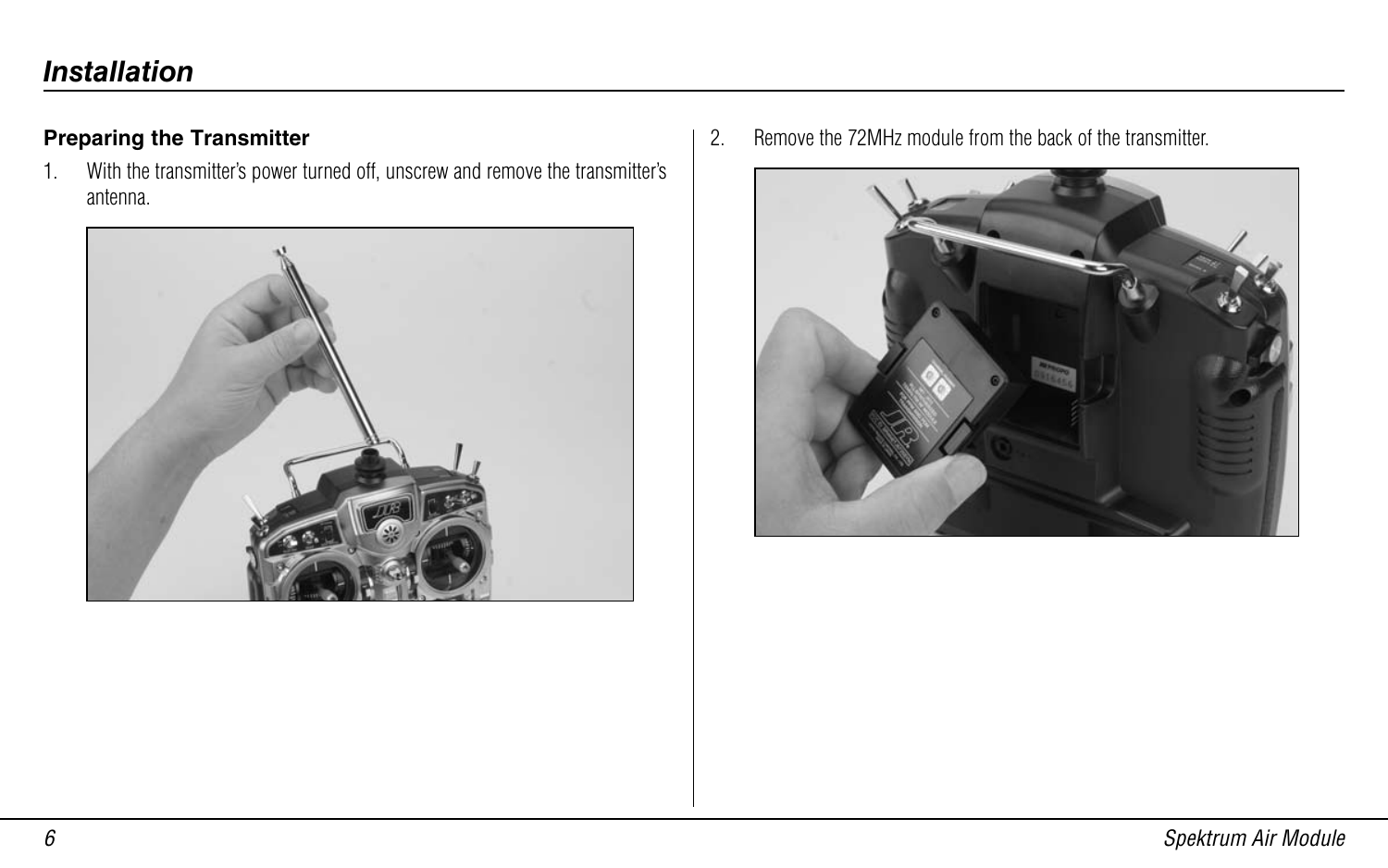# <span id="page-6-0"></span>**Installation**

3. Place the transmitter in PPM modulation mode. This is done in the modulation menu in your transmitter's programming. Refer to the instructions included with you transmitter if you need assistance.



#### **Installing the Spektrum Antenna and Module**

1. Depending on the type of module that you purchased (JR, Futaba standard, Futaba MZ), more than one antenna adapter may be included with your module system. Choose the antenna adapter that fits your radio and screw it in place until the flange contacts the top of the antenna hole.

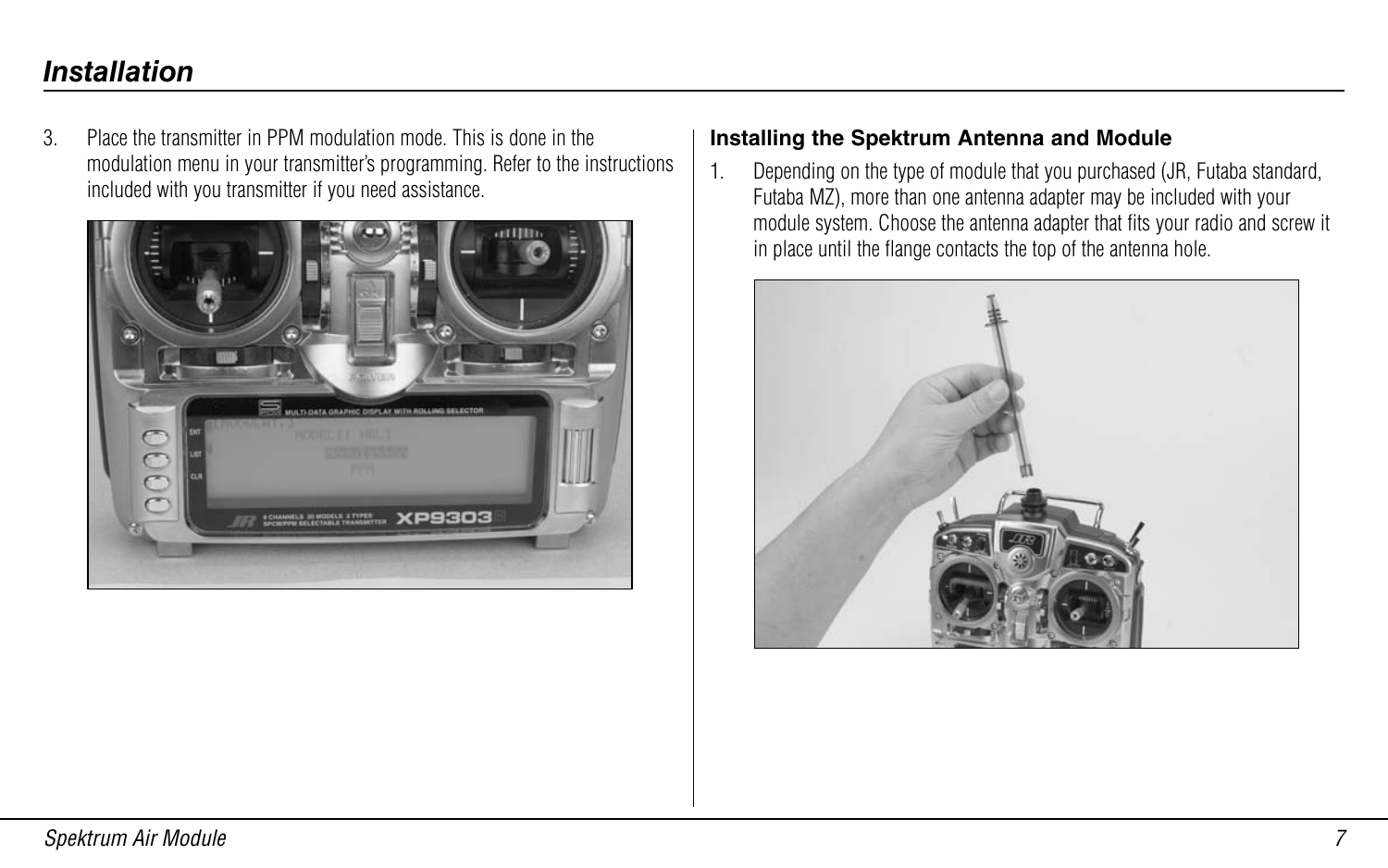

2. Carefully snap the antenna onto the adapter. *Note*: The antenna wire should exit to the rear of the transmitter.

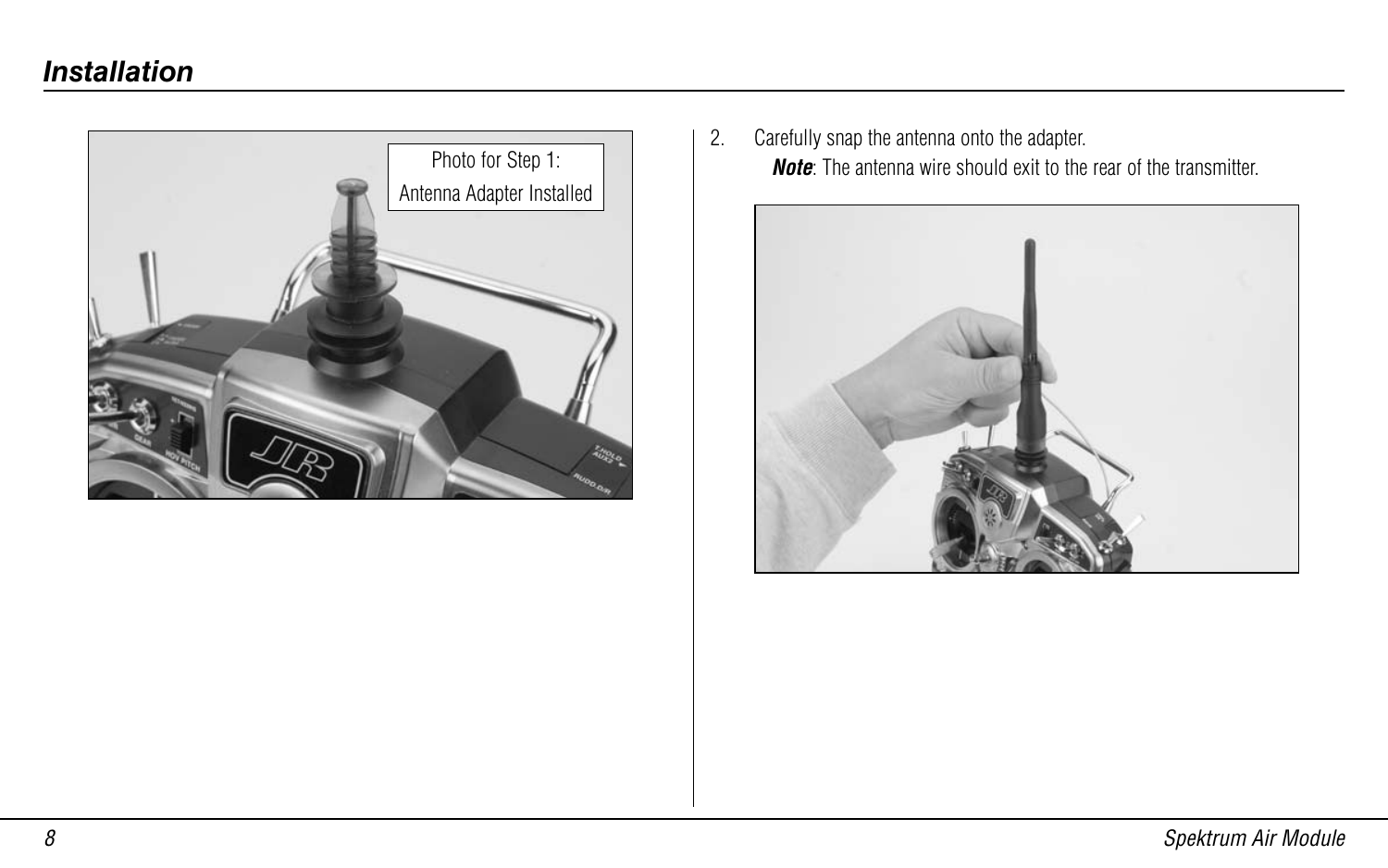# <span id="page-8-0"></span>**Installation**

3. Carefully install the Spektrum module into the transmitter paying close attention to properly align the pins.

#### *Important: Never operate the module without the antenna connected. Doing so could overload the internal electronics and could cause a failure.*



#### **Futaba MZ Modules Only**

3B. Plug the external connector into the DSC/ trainer port in the back of the transmitter. (See Futaba MZ special instructions on page 22 for more detail.)

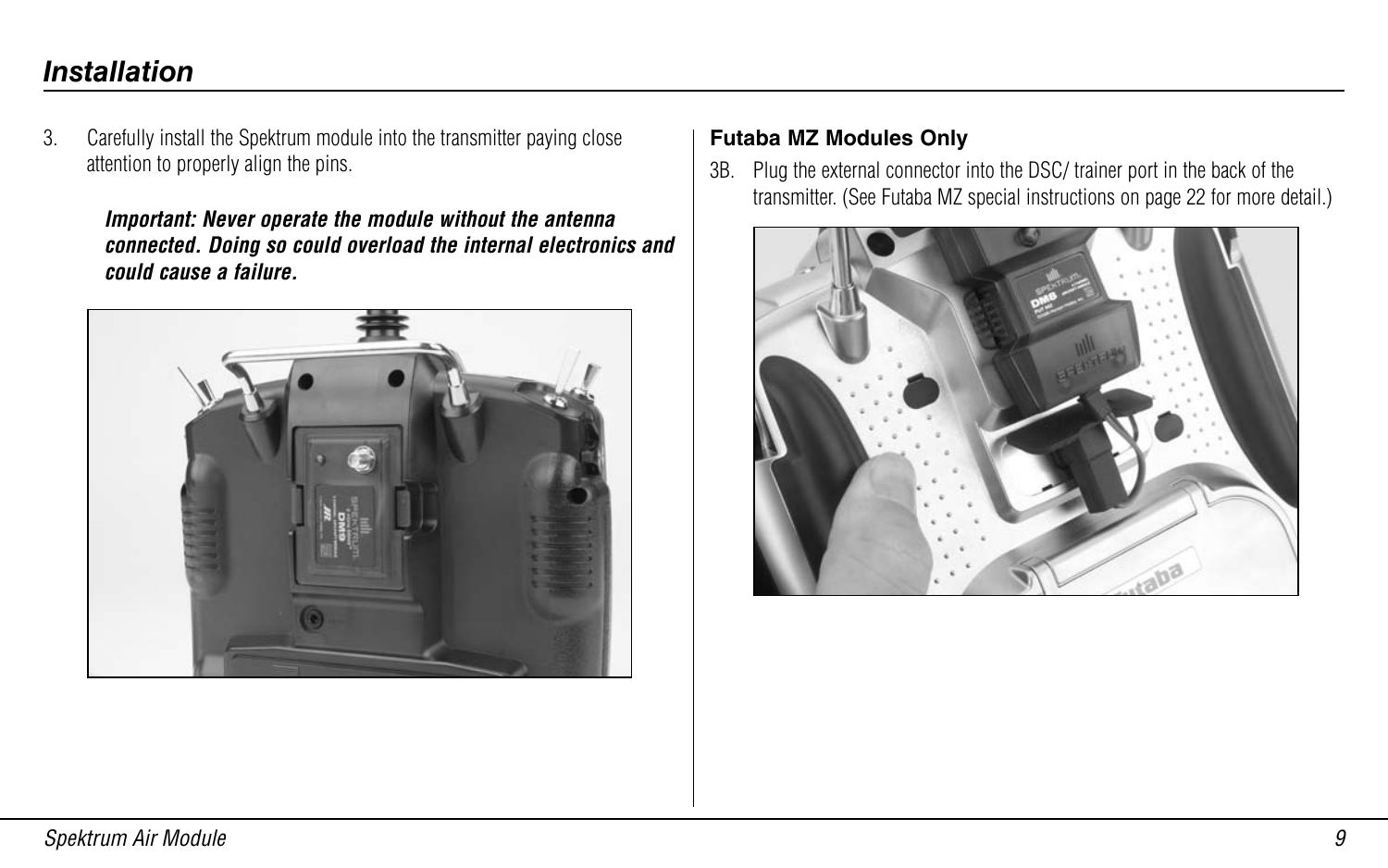# **Installation**

4. Connect the antenna's fitting to the module, screwing it securely in place.

*Important: Never operate the module without the antenna connected. Doing so could overload the internal electronics and could cause a failure.*



5. Turn on your transmitter. The LED on the back of the module should come on after a few seconds. If not check to be sure the transmitter is in PPM modulation mode (Step 3 in preparing the transmitter above).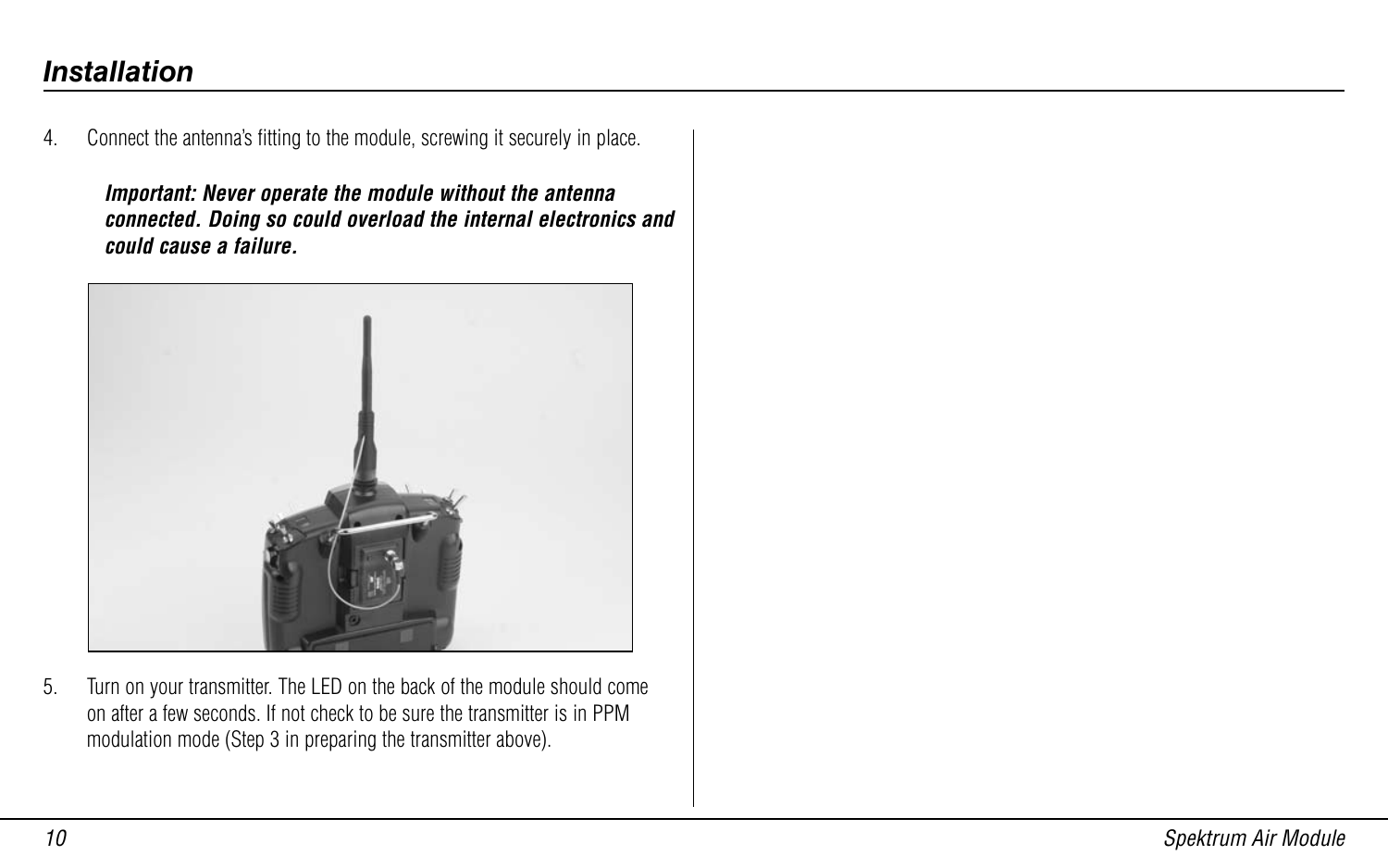<span id="page-10-0"></span>The Module system is compatible with all Spektrum DSM2 receivers that includes the AR7000 and AR9000 full-range receivers as well as the AR6100 parkflyer receiver.



**Note:** An optional Flight Log RF data recorder is available only for the AR9000 receiver. The Flight Log records RF link flight data and displays this information onscreen, allowing you to evaluate the RF link performance of each individual receiver. See page 26 for more details about the optional Flight Log RF data recorder fo the AR9000 receiver.

#### **Installing the AR7000**

The AR7000 incorporates dual receivers, offering the security of dual path RF redundancy. An internal receiver is located on the main PC board, while a second remote receiver is attached to the main board with an extension. By locating these receivers in slightly different locations in the aircraft, each receiver is exposed to its own RF environment, greatly improving path diversity (the ability of the receiver to see the signal in all conditions).

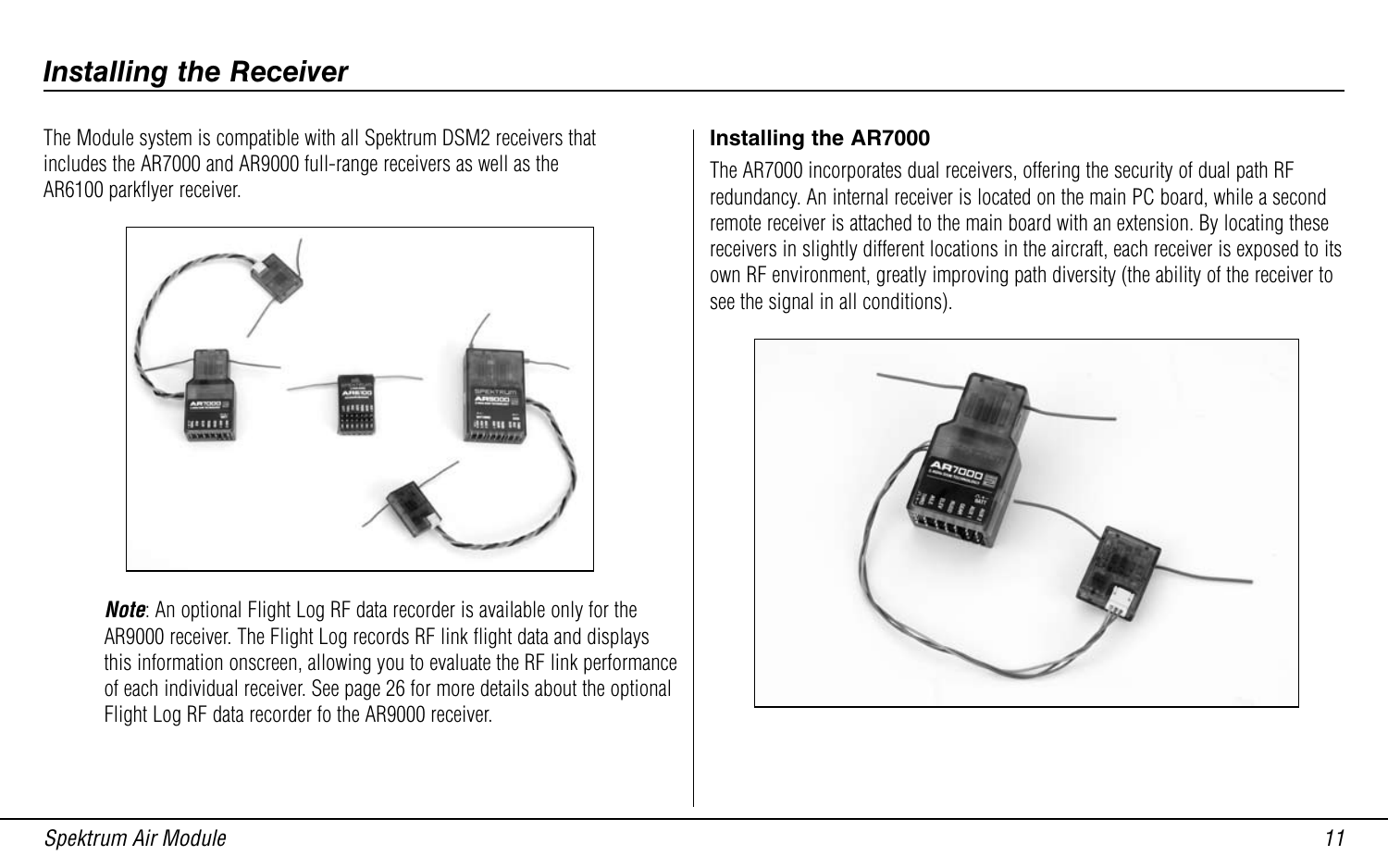Install the main receiver using the same method you would use to install a conventional receiver in your aircraft. Typically wrap the main receiver in protective foam and fasten it in place using rubber bands or Velcro straps. Alternately in electric models, it's acceptable to use thick double-sided foam tape to fasten the main receiver in place.

Mounting the remote receiver in a slightly different place, even just two inches from the primary receiver, gives tremendous improvements in path diversity. Essentially each receiver sees a different RF environment and this is the key to maintaining a solid RF link, even in aircraft that have substantial conductive materials, (i.e. larger gas engines, carbon fiber, tuned pipes, etc.) which can attenuate the signal.

Using double-sided foam tape, (servo tape) mount the remote receiver keeping the remote antenna at least 2 inches (51mm) away from the primary antenna. Ideally the antennas will be oriented perpendicular to each other, however, we've found this to not be critical. In airplanes, we've found it best to mount the remote receiver to the side of the fuselage or in the rear turtle deck.

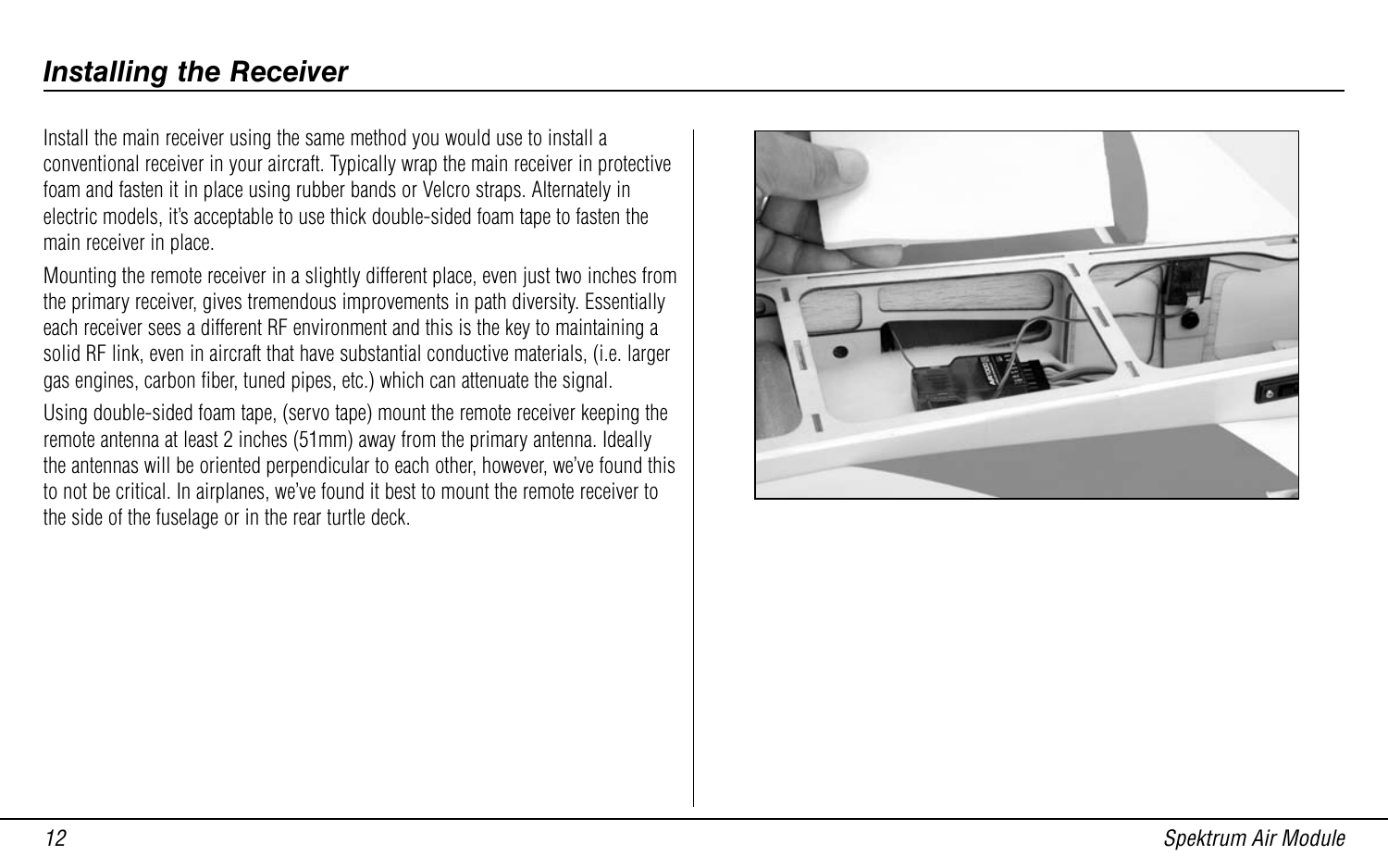<span id="page-12-0"></span>In helicopters, there is generally enough room on the servo tray to achieve the necessary separation. If necessary, a mount can be made using clear plastic to mount the remote antenna as shown below.



#### **Installing the AR9000**

The AR9000 incorporates dual internal receivers, and one or two remote receivers offering the security of up to four simultaneous RF links for the ultimate in multipath RF security. Two internal receivers are located on the main PC board, while a third remote receiver must be plugged into one of the antenna ports in order for the system to operate. Optionally, a second remote antenna can be plugged into the remaining remote antenna port giving a total of four operational receivers. By locating these receivers in different locations throughout the aircraft, each receiver is exposed to its own RF environment, greatly improving path diversity (the ability of the receiver to see the signal in all conditions).

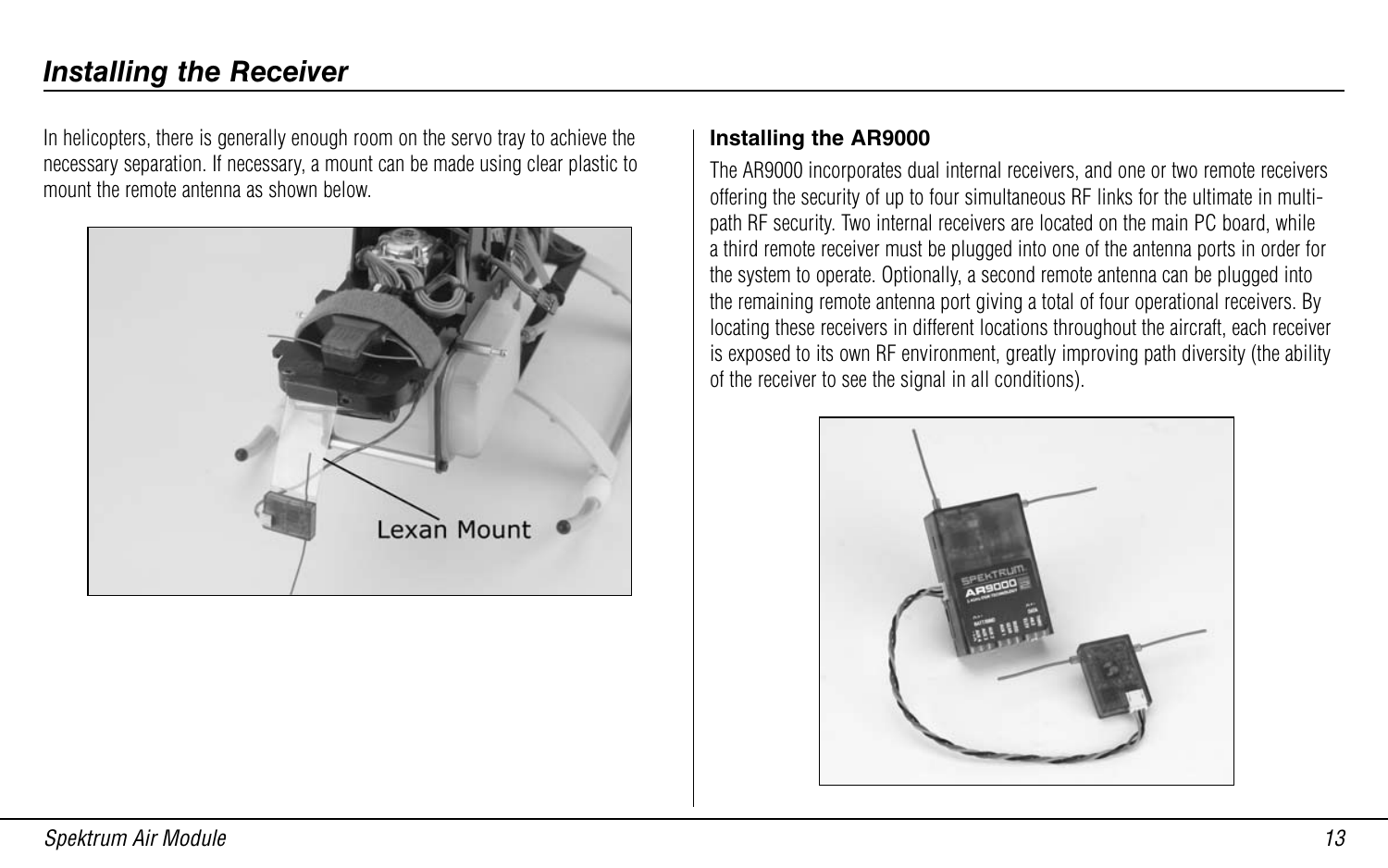*Note*: The AR9000 requires that at least one remote receiver be used.

Install the main receiver using the same method you would use to install a conventional receiver in your aircraft. Typically wrap the main receiver in protective foam and fasten it in place using rubber bands or Velcro straps. Alternately in electric or turbine-powered models, it's acceptable to use thick double-sided foam tape to fasten the main receiver in place.

Mounting the remote receiver(s) in a different location(s), from the primary receiver, gives tremendous improvements in path diversity. Essentially each receiver sees a different RF environment and this is the key to maintaining a solid RF link, even in aircraft that have substantial conductive materials, (i.e. Turbine engines with metal tail pipes, carbon fiber, tuned pipes, etc.) which can attenuate the signal.

Using double-sided foam tape (servo tape), mount the remote receiver(s) keeping the remote antenna(s) at least 2 inches (51mm) away from the primary antenna. Ideally the antennas will be oriented perpendicular to each other, however, we've found this to not be critical. 6-inch (152mm), 9-inch (228mm), 12-inch (305mm), 24-inch (610mm) and 36-inch (914mm) leads are available, and in sophisticated aircraft we've found it best to mount the remote receivers in different parts of the aircraft, keeping the remote antennas as far away as practical from any conductive materials. A typical installation would include the main receiver mounted in the conventional location in the fuselage and the remote antennas in the nose (jets) in the top turtle deck and even in the tail. The optimum location is as far away from any conductive materials as practical.

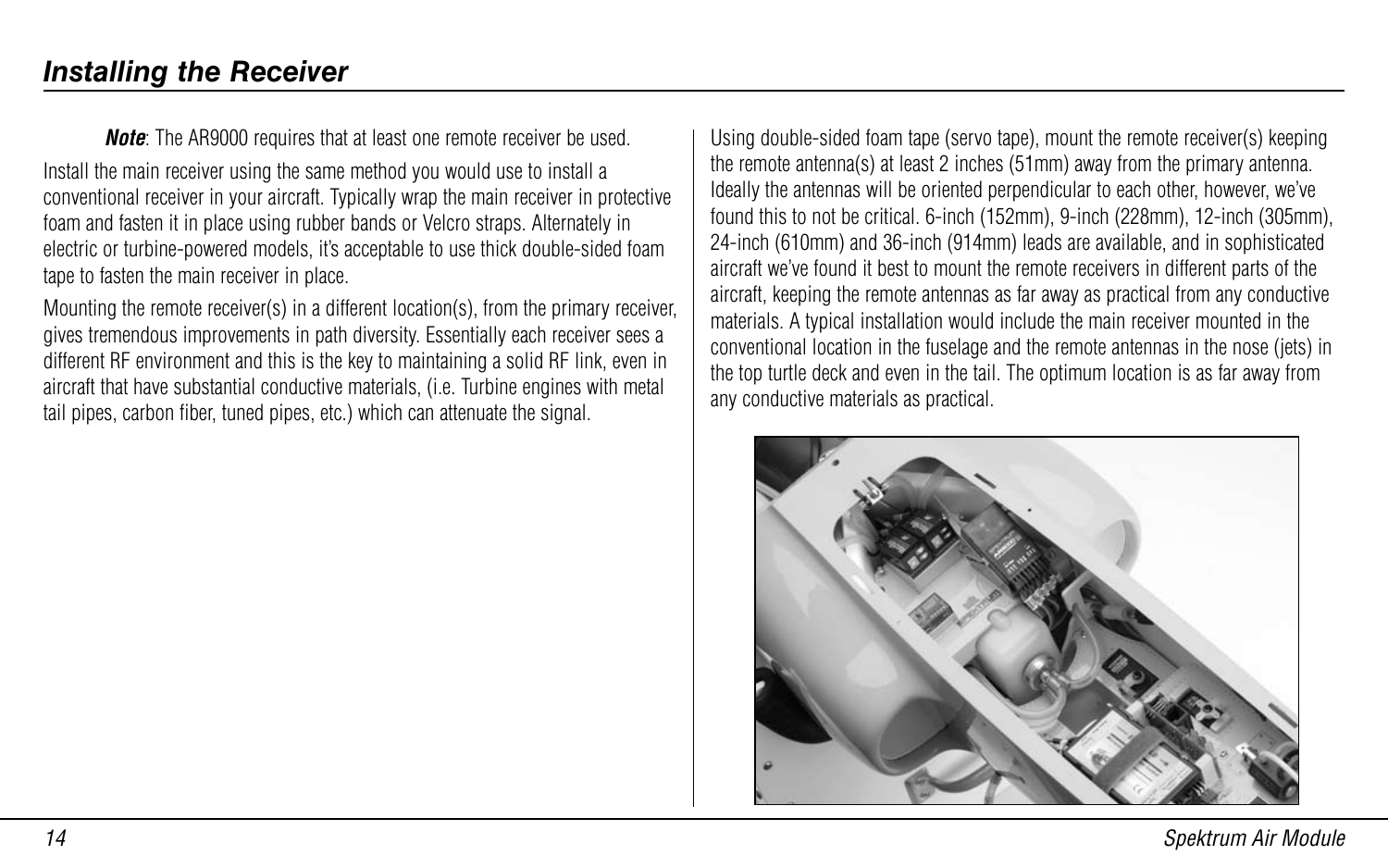In helicopters, there is generally enough room on the servo tray to achieve the necessary separation. If necessary, a mount can be made using clear plastic to mount the remote antenna as shown.



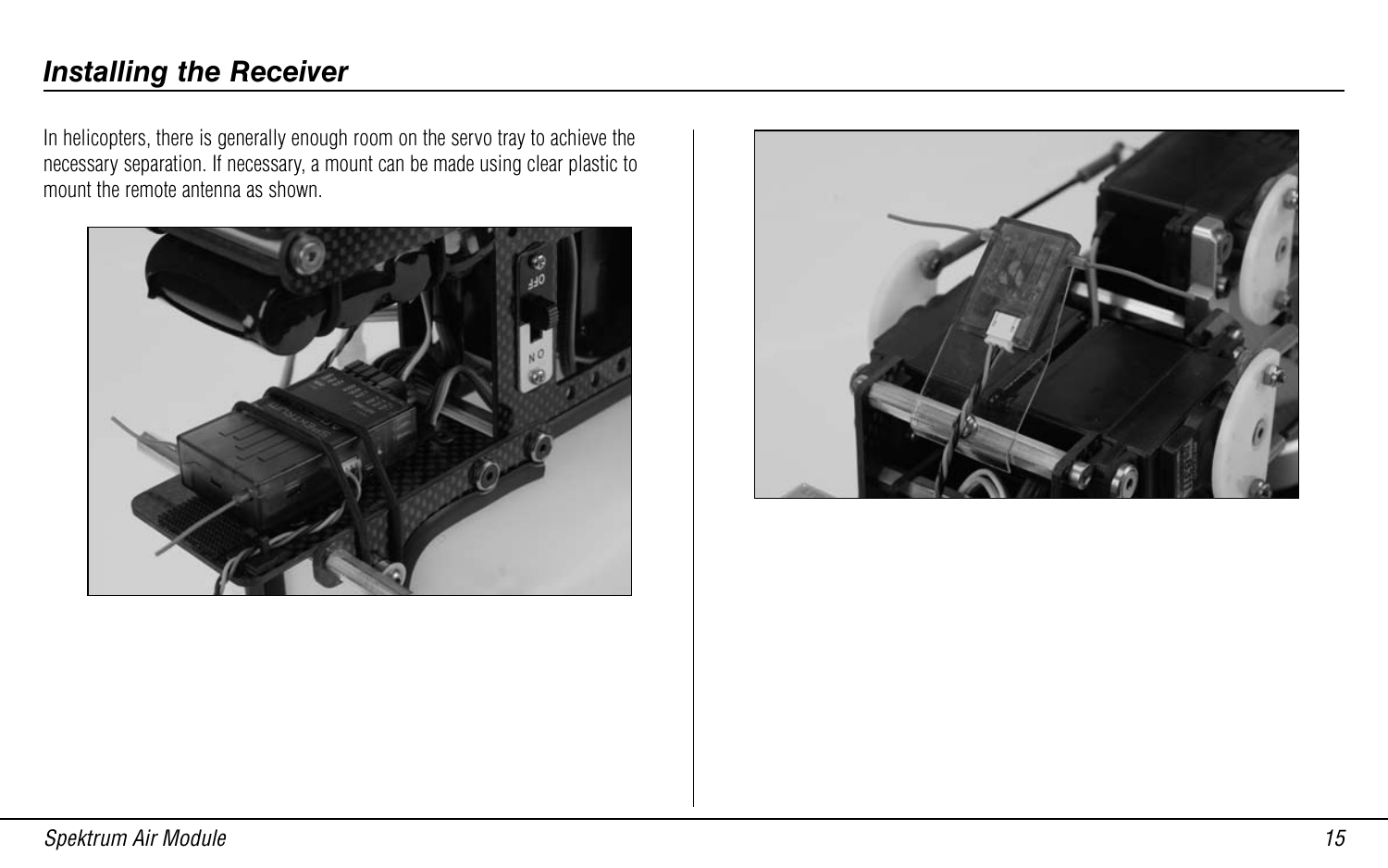### <span id="page-15-0"></span>**Installing the AR6100**

• Use double-sided tape (servo tape) to mount the AR6100. Note that the AR6100 is a parkflyer-only receiver and it's imperative that this receiver only be flown in parkflyer type models. This includes all types of small electric airplane and mini and micro helicopters. Do not fly the AR6100 receiver in large gas, glow or large electric aircraft, as loss of control at extended range due to signal blocking issues can occur.

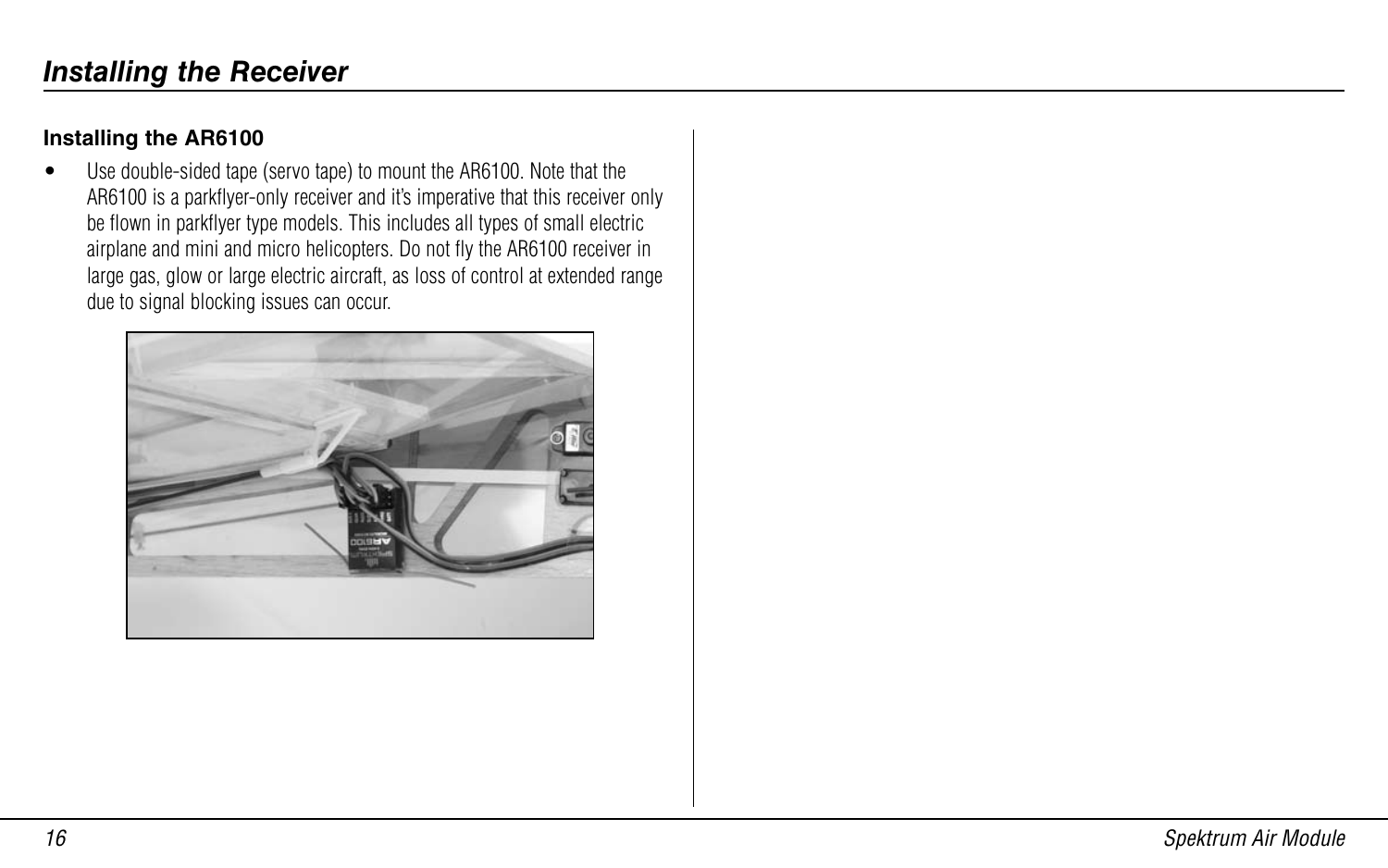# <span id="page-16-0"></span>**Binding**

It's necessary to program the receiver to the specific module so that the receiver will only recognize that module, ignoring signals from any other sources. If the receiver is not bound to the module, the system will not operate. During binding the servo's fail-safe positions are stored.

The following sequence shows the binding procedure for the AR7000, however, all Spektrum aircraft receivers are bound in the same way.

### **How to Bind**

The AR7000 receiver must be bound to the module before it will operate. Binding is the process of teaching the receiver the specific code of the transmitter so it will connect to that specific module. Once bound, the receiver will only connect to that module.

1. With the system hooked up as shown, insert the bind plug in the charge plug receptacle.

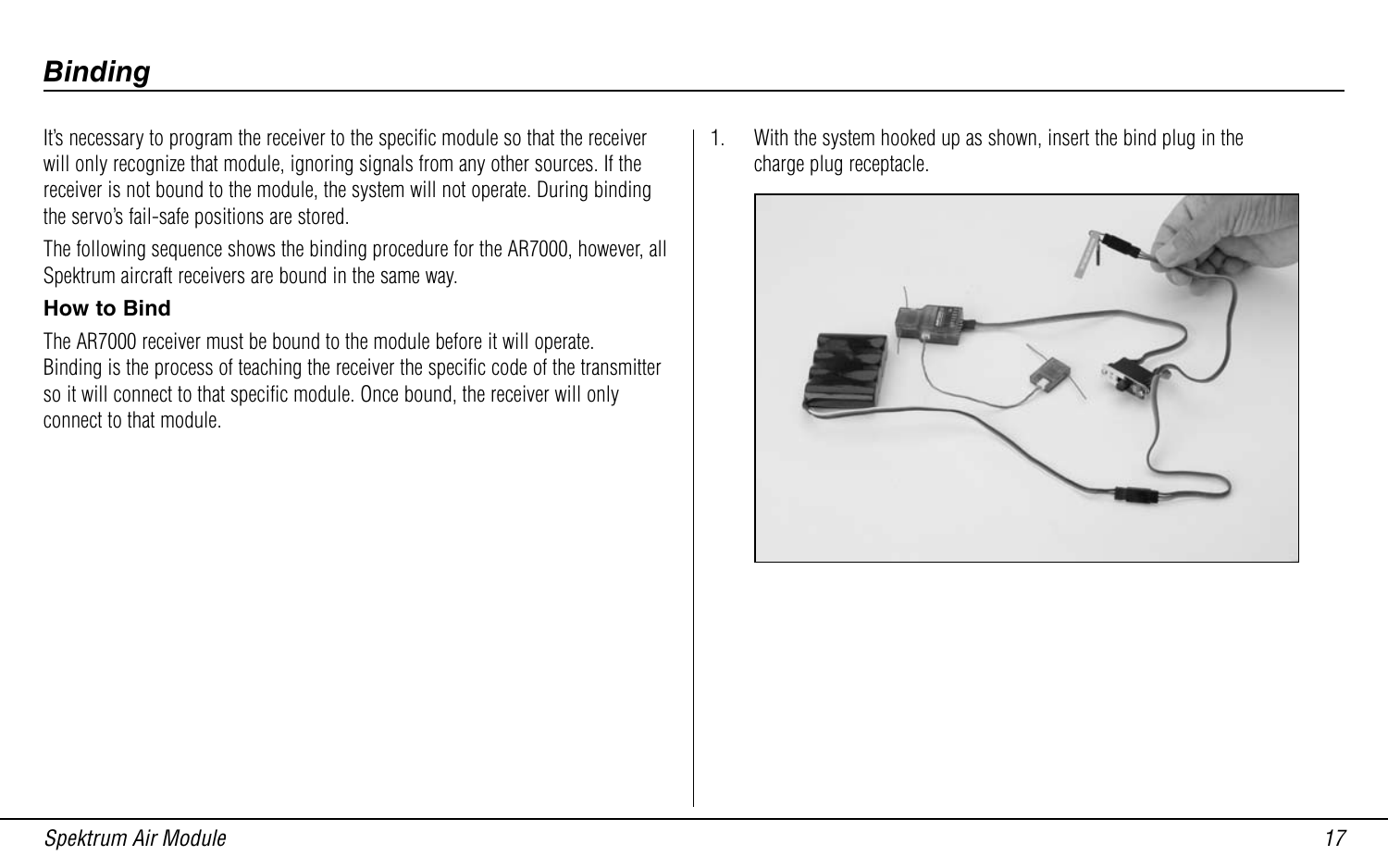# **Binding**

2. Turn on the receiver switch. Note that the LED's on both receivers should be flashing, indicating that the receiver is ready to bind.



3. Establish the desired fail-safe stick positions: normally low throttle and flight controls neutral.

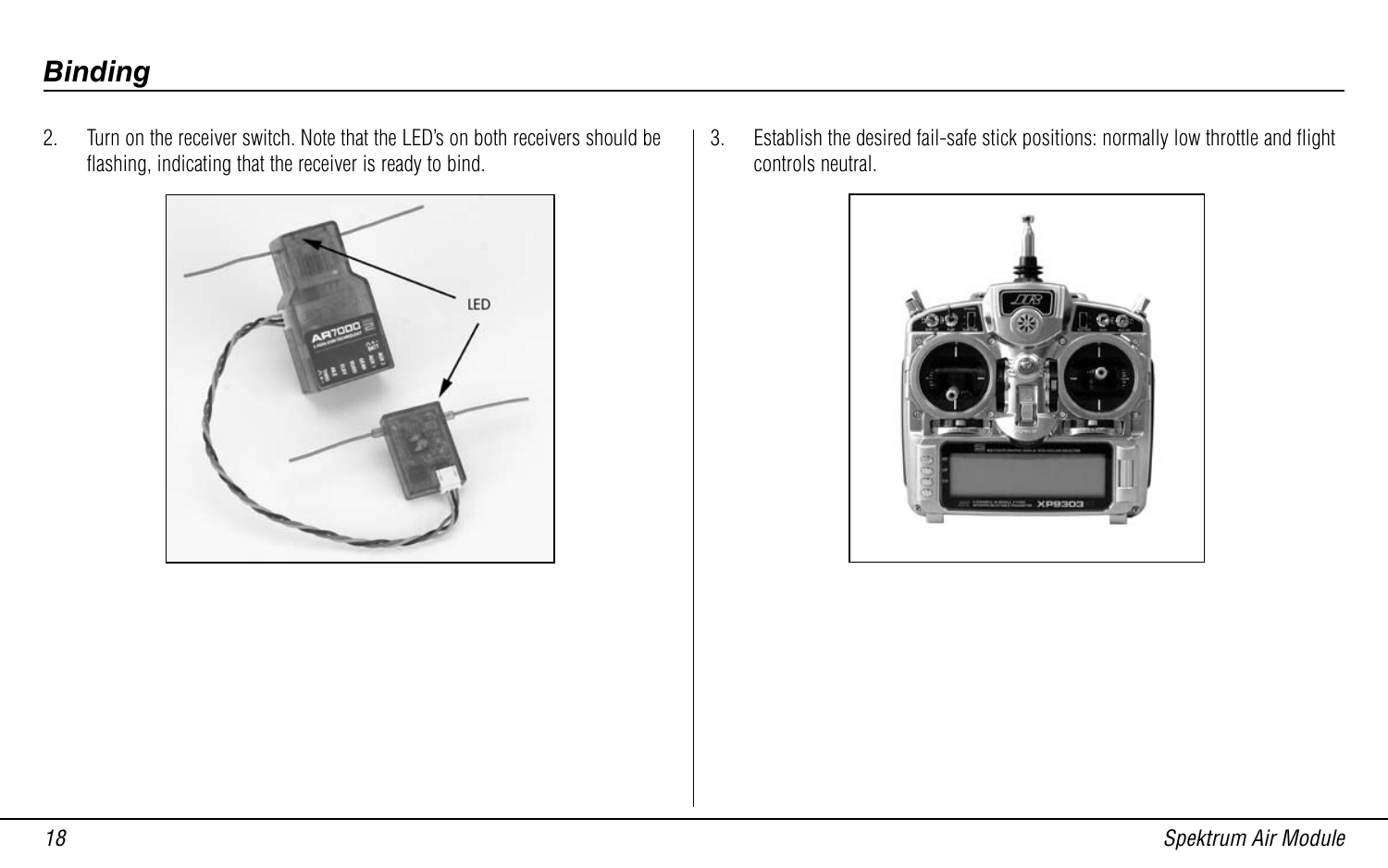# **Binding**

4. Press and hold the bind button on the back of the module while turning on the power switch. The bind button should flash and within a few seconds the system should connect. The LED's on the receivers should go solid, indicating the system has connected.



- 5. Remove the bind plug and store it in a convenient place.
- 6. After you've programmed your model, it's important to rebind the system so the true low throttle and neutral control surface positions are programmed.

**Note:** To bind an aircraft with an electronic speed controller that powers the receiver through the throttle channel (BEC), insert the bind plug into the battery port and proceed to Step #2.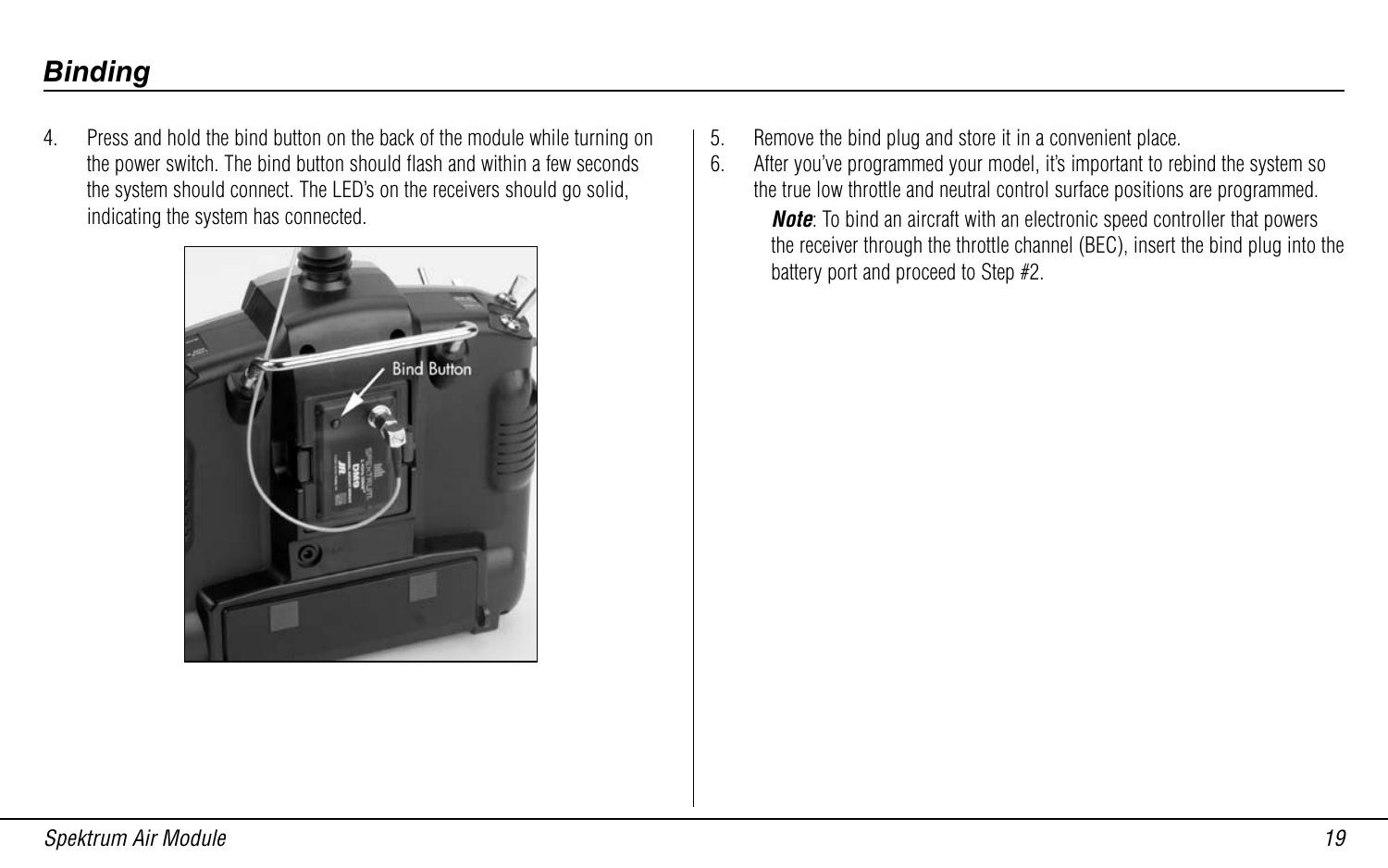<span id="page-19-0"></span>All of Spektrum's aircraft receivers feature a unique SmartSafe fail-safe system, while the AR 9000 features two types of fail-safe: SmartSafe and preset fail-safe.

## **SmartSafe**

This type of fail-safe is especially ideal for most types of electric aircraft and is also recommended for most types of gas- and glow-powered airplanes and helicopters. Here's how SmartSafe works.

## **Receiver Power Only**

When the receiver only is turned on (no transmitter signal is present), all servos except for the throttle are driven to their preset fail-safe positions, normally control surfaces at neutral and the landing gear down. These fail-safe positions are stored in the receiver during binding. At this time the throttle channel has no output, to avoid operating or arming the electronic speed control. In glow-powered models, the throttle servo has no input so it remains in its current position.

## **After Connection**

When the transmitter is turned on and after the receiver connects to the transmitter. normal control of all channels occurs. After the system makes a connection, if loss of signal occurs SmartSafe drives the throttle servo only to its preset fail-safe position (low throttle) that was set during binding. All other channels hold their last position. When the signal is regained, the system immediately (less than 4 ms) regains control.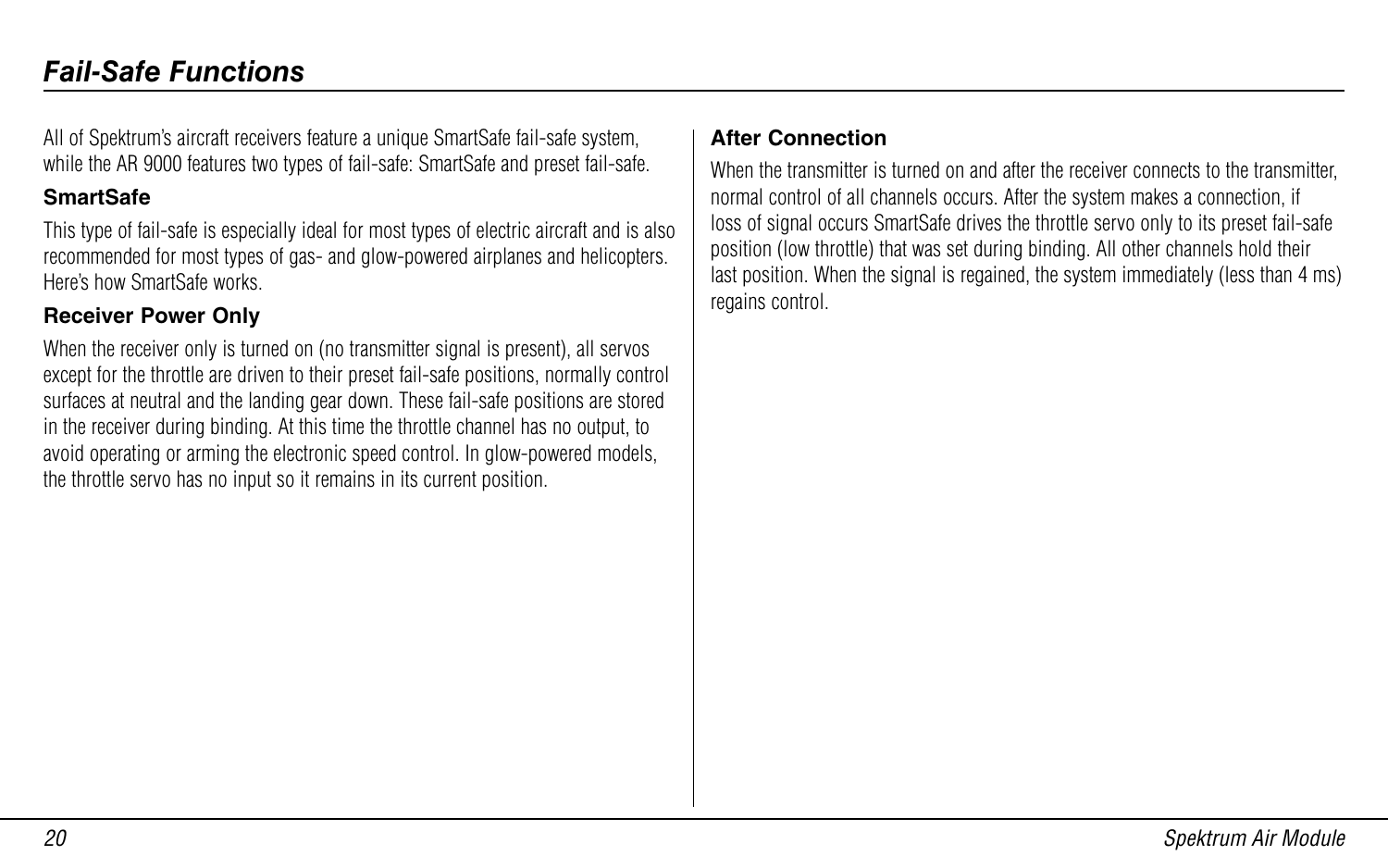<span id="page-20-0"></span>Preset fail-safe is ideal for sailplanes and is preferred by some modelers for their glow- and gas-powered aircraft.

## **Receiver Power Only**

When the receiver only is turned on (no transmitter signal is present) all servos except for the throttle are driven to their preset fail-safe positions, normally control surfaces at neutral and the landing gear down. These fail-safe positions are stored in the receiver during binding. At this time the throttle channel has no output, to avoid operating or arming the electronic speed control. In glow-powered models, the throttle servo has no input so it remains in its current position.

#### **After Connection**

When the transmitter is turned on and after the receiver connects to the transmitter, normal control of all channels occurs. After the system makes a connection, if loss of signal occurs preset fail-safe drives all servos to their preset fail-safe positions. For sailplanes it's recommended that the spoilers/ flaps deploy to de-thermalize the aircraft, preventing a flyaway. Some powered modelers prefer to use this fail-safe system to program a slight turn and low throttle to prevent their aircraft from flying away. When the signal is regained, the system immediately (less than 4 ms) regains control.

## **Programming SmartSafe (All Spektrum Aircraft Receivers)**

During the binding process (see page 17), the bind plug is left in throughout the process and is removed only after the receiver connects to the transmitter. After the connection is made, confirmed by operating the servos, the bind plug can be removed. The receiver is now programmed for SmartSafe.

### **Programming Preset Fail-safe (AR 9000 SPM Receivers Only)**

During the binding process the bind plug is inserted in the bind port or in the charge jack (as shown on page 17), then the receiver is powered up. The LED's in each receiver should blink, indicating that the receiver is in bind mode. *Now before binding the receiver to the transmitter and with the receiver in bind mode, remove the bind plug.* The LED's will still be blinking. With the control sticks and switches in the desired fail-safe positions, bind the transmitter to the receiver by pressing and holding the bind buttons on the back of the transmitter/module and turning on the transmitter. The system should connect in less than 15 seconds. The receiver is now programmed for preset fail-safe.

*Note*: Fail-safe positions are stored via the stick and switch positions on the transmitter during binding.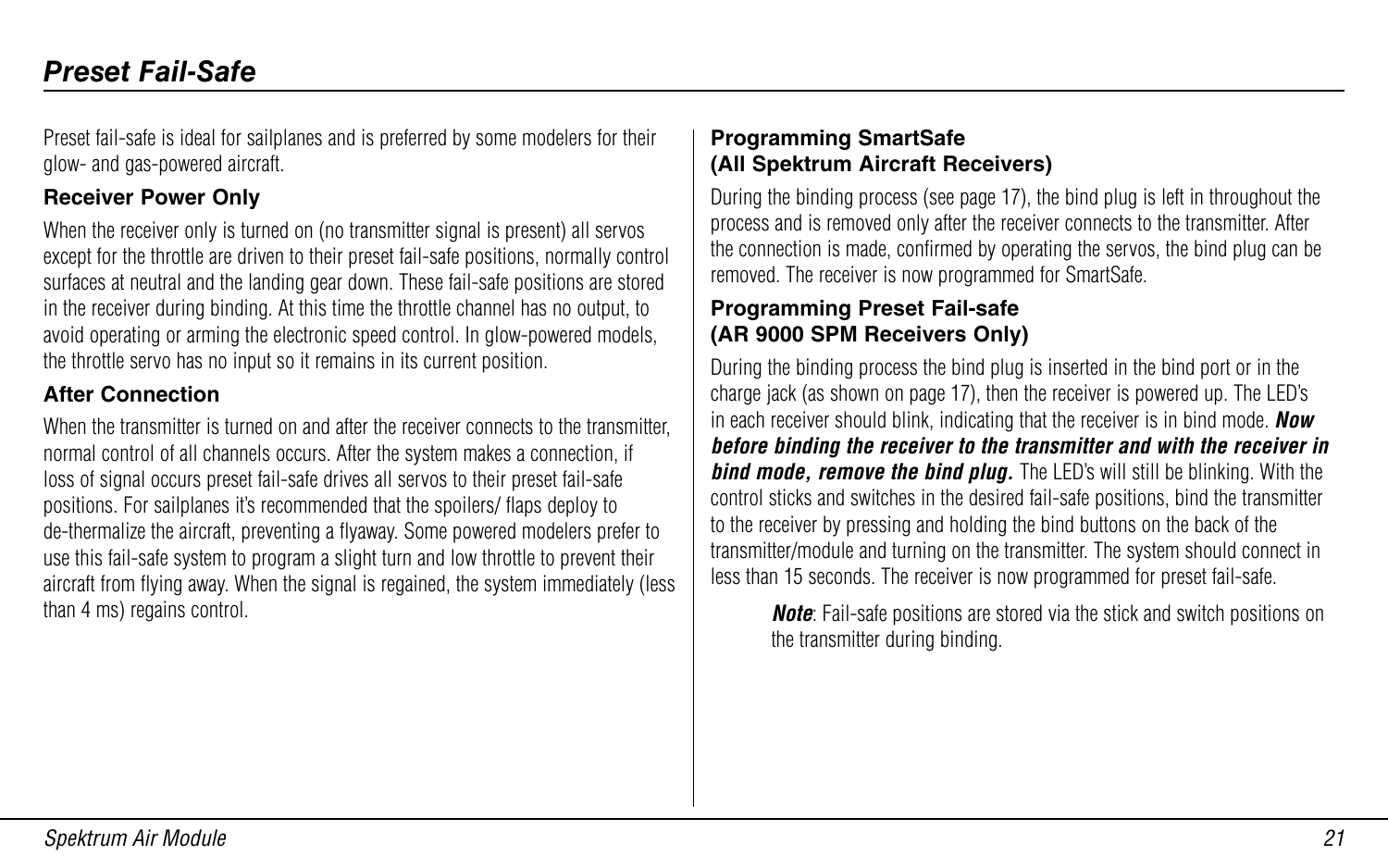<span id="page-21-0"></span>Futaba's 12MZ and 14MZ transmitters utilize a unique module design. While most 72MHz modules contain the complete RF electronics section that embeds the encoded PPM signal from the transmitter into the carrier signal, Futaba MZ modules operate using a different method. With the 12 and 14MZ transmitters, the PPM signal is actually applied to the carrier signal within the transmitter, not in the module. Note that the MZ 2.4GHz Spektrum module has an external connector attached that must be plugged into the DSC port in the back of the transmitter. The Spektrum module then captures the PPM stream through this DSC port.

*Note*: During operation the Futaba Logo at the top of the transmitter will flash. This is normal and occurs because the transmitter recognizes the module in use is not a Futaba brand module.

*Note*: Futaba's MZ transmitter outputs eight-PPM channels. Consequently the MZ module is an eight-channel system.

## **FZ Spektrum Module Instructions**

Install the Spektrum module in the back of the transmitter and plug the connector in the DSC port.

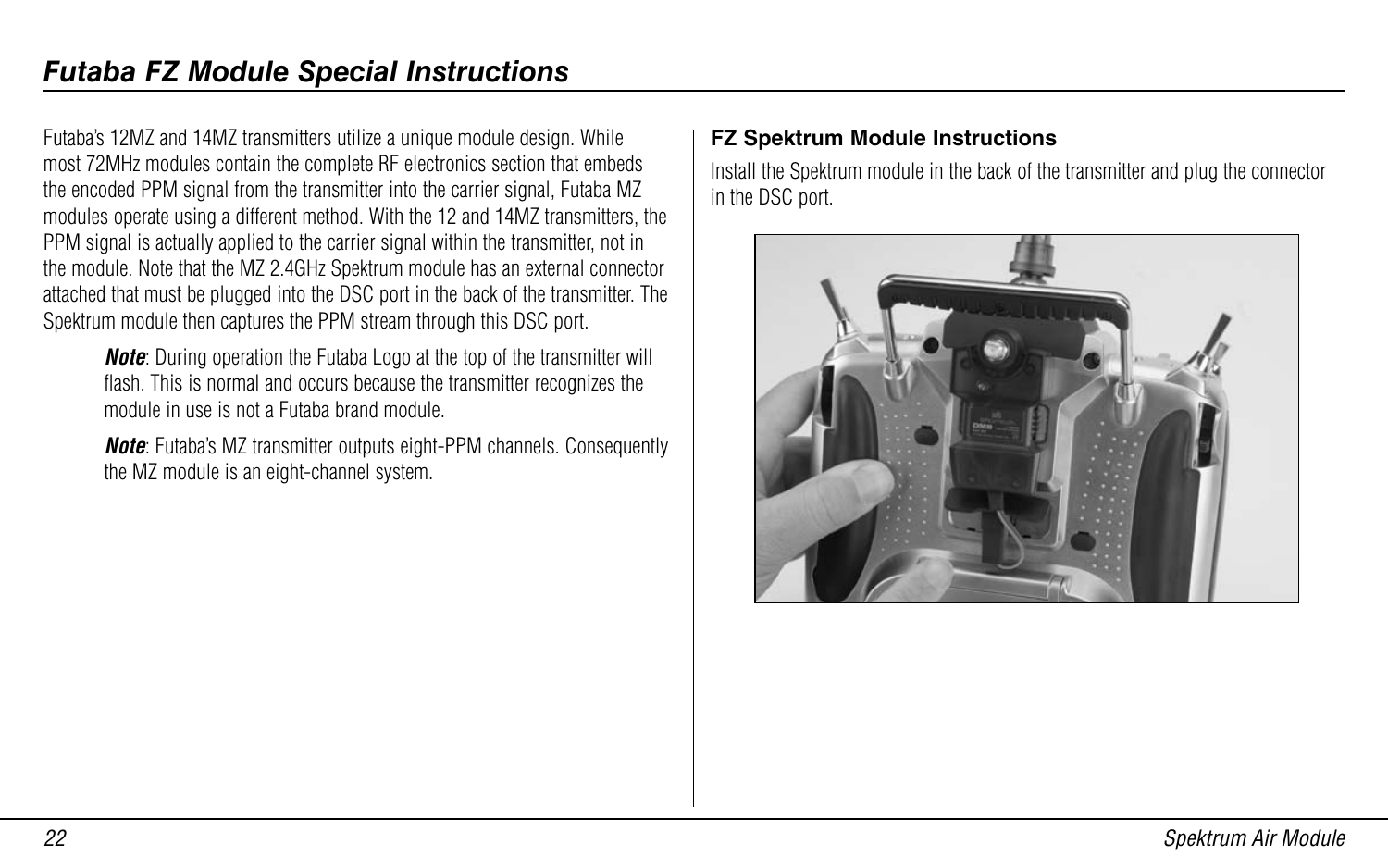Install the antenna adapter and antenna, then connect the antenna's cable to the module.

> *Important: Never operate the module without the antenna connected. Doing so could overload the internal electronics and could cause a failure.*



Place the transmitter in PPM mode. This is done in the modulation menu in your transmitter's programming. See your Futaba MZ radio manual for specific details if necessary.



Bind the receiver to the transmitter. See page 17 for instructions on binding. Your system is now operational.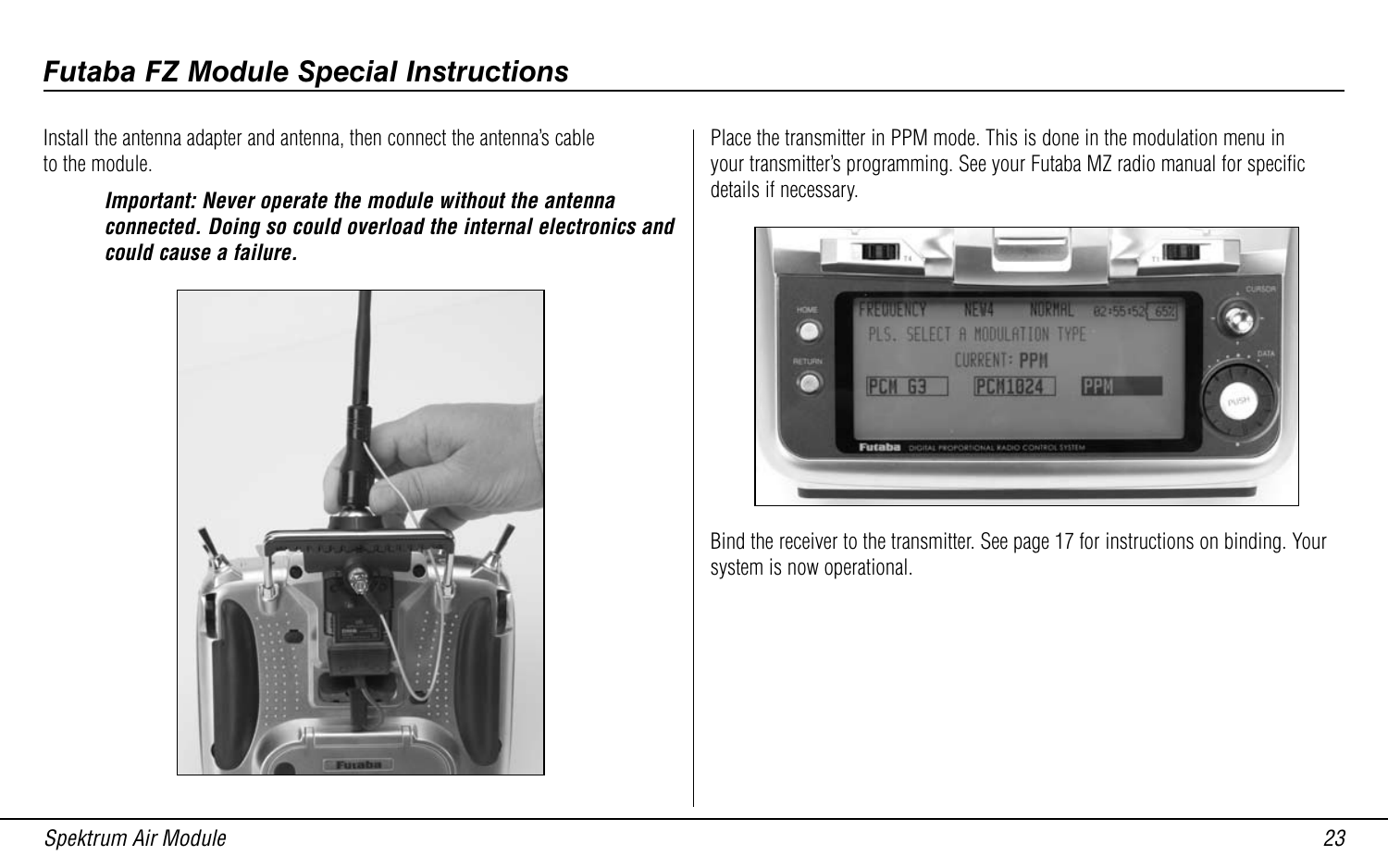### <span id="page-23-0"></span>**Channel Assignment**

Note that MZ radios have a unique feature that allows the user to reassign the functions (aileron, elevator, rudder, etc.) to any channels. This allows mixed channels like right and left ailerons to be placed next to each other on the pulse train to reduce the "out of sync" effects that occur when two or more channels are operated simultaneously.

**Important**. The channel default settings in standard Acro mode coincide with the channel designation as it appears on the Spektrum receiver.

| <b>Function</b> |          | Port     |
|-----------------|----------|----------|
| Throttle        |          | Throttle |
| Aileron         | $=$      | Aileron  |
| Elevator        | $\equiv$ | Elevator |
| Rudder          | $=$      | Rudder   |
| Gear            | =        | Gear     |
| Aux 1           | $=$      | Aux 1    |
| Aux 2           | =        | Aux 2    |
| Aux 3           |          | Aux 3    |

If the user changes the channel assignment, then the receiver channel will also change and the corresponding servo for that function must be plugged into the appropriate receiver port.

The 12 and 14MZ radios reassign the channels when switching model types to place the mixed channels side by side to reduce the non-synchronization effects that occur when mixed channels are separated on the pulse train. Following are the receiver assignments for CCPM helicopters and 6-channel sailplanes:

## **Default Channel Assignment for CCPM Helicopters**

| <b>Function</b>  |     | Port     |
|------------------|-----|----------|
| Gyro             |     | Throttle |
| Aileron          | ⋍   | Aileron  |
| Throttle         | $=$ | Elevator |
| Rudder           |     | Rudder   |
| Elevator         | =   | Gear     |
| Pitch            | $=$ | Aux 1    |
| Aux <sub>2</sub> |     | Aux 2    |
| Govenor          |     | Aux 3    |

## **Default Channel Assignment for Sailplanes**

| <b>Function</b> |     | Part     |
|-----------------|-----|----------|
| Aux6            |     | Throttle |
| Aileron 1       | $=$ | Aileron  |
| Elevator        | =   | Elevator |
| Rudder          | $=$ | Rudder   |
| Aileron 2       | $=$ | Gear     |
| Aux 5           | $=$ | Aux 1    |
| Flap 1          | Ξ   | Aux 3    |
| Flap 2          |     | Aux 2    |
|                 |     |          |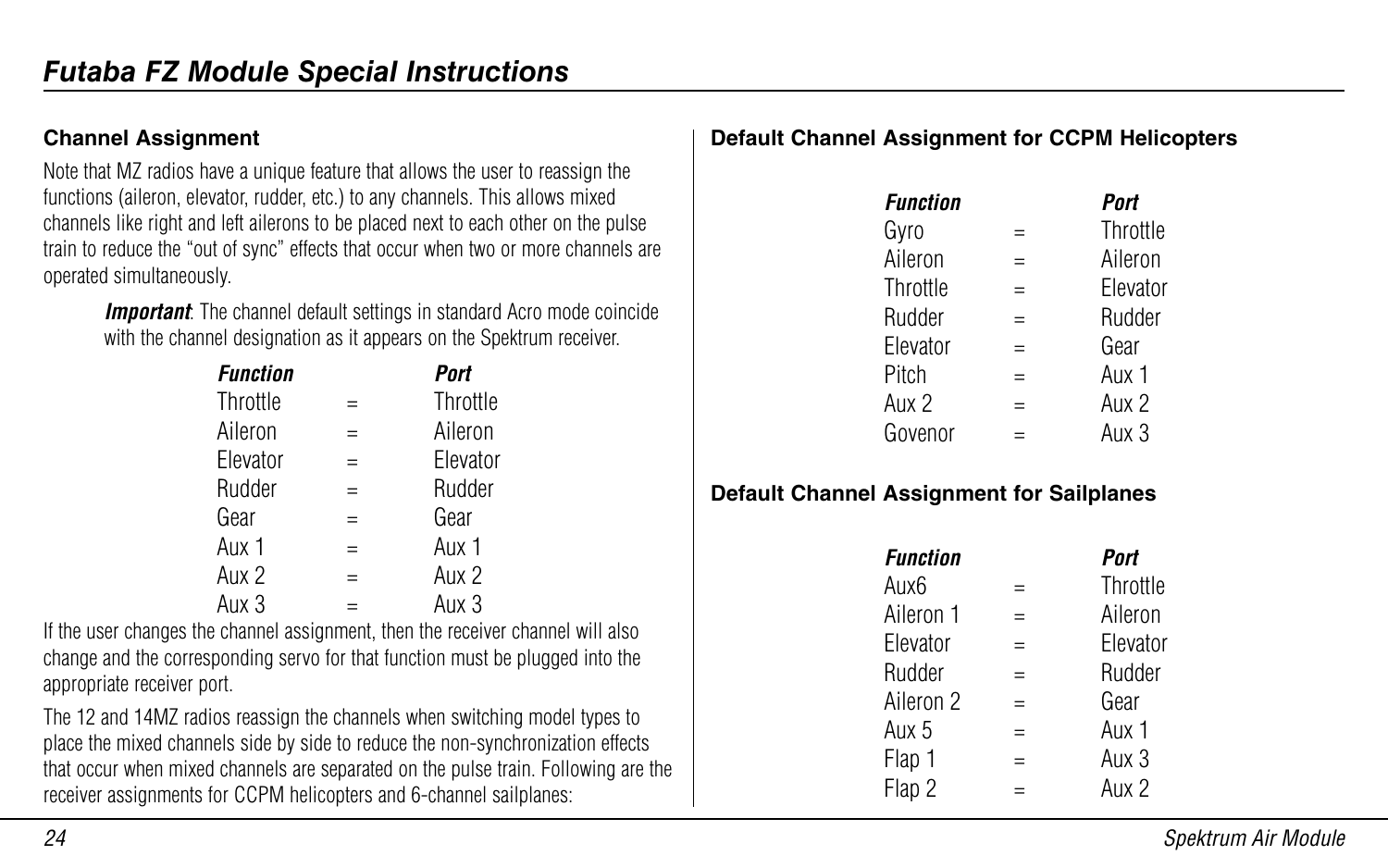<span id="page-24-0"></span>Before each flying session, and especially with a new model, it's important to perform a range check. The Spektrum Module systems incorporate a range testing system which, when the bind button on the module is pressed and held, reduces the output power, allowing a range check.

## **Range Testing the Module System**

- 1. With the model resting on the ground, stand 30 paces (approx. 90 feet) away from the model.
- 2. Face the model with the transmitter in your normal flying position and depress and hold the bind button on the back of the transmitter. This causes reduced power output from the transmitter.
- 3. You should have total control of the model with the button depressed at 30 paces (90 feet).
- 4. If control issues exist, call the Spektrum Service Center at 1-877-504-0233 for further assistance.

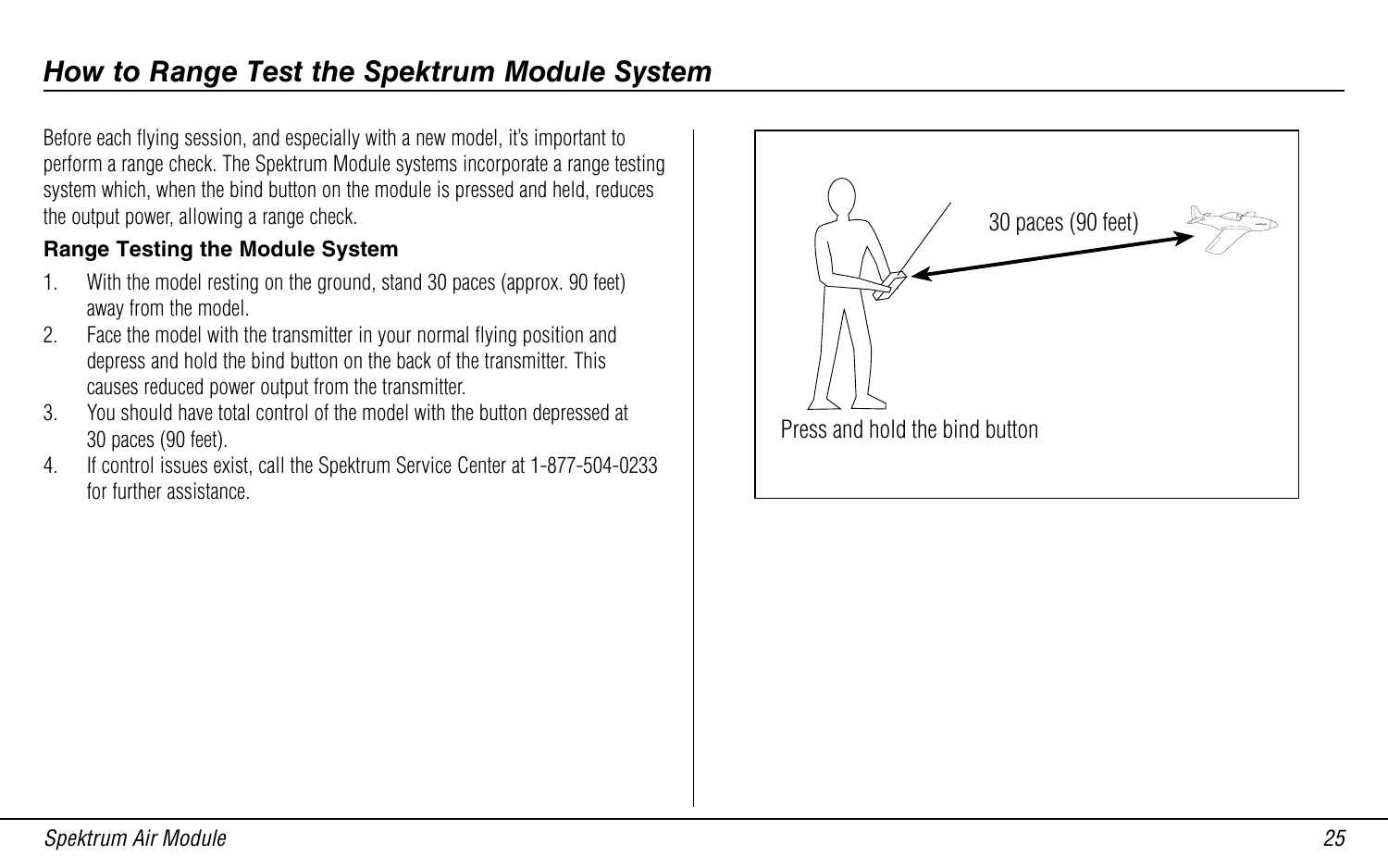# <span id="page-25-0"></span>**Flight Log—Optional for the AR9000**

Spektrum's Flight Log is compatible with Spektrum AR9000 receivers. The Flight Log displays overall RF link performance as well as the individual internal and external receiver link data. Additionally it displays receiver voltage.



## **Using the Flight Log**

After a flight and before turning off the receiver or transmitter, plug the Flight Log into the Data port on the AR9000 receiver. The screen will automatically display voltage i.e. 6v2= 6.2 volts

*Note*: When the voltage reaches 4.8 volts or less, the screen will flash indicating low voltage.

Press the button to display the following information:

- A Antenna fades on internal antenna A
- B Antenna fades on internal antenna B
- L Antenna fades on the left external antenna
- R Antenna fades on the right external antenna
- F Frame loss
- H Holds

Antenna fades—represents the loss of a bit of information on that specific antenna. Typically it's normal to have as many as 50 to 100 antenna fades during a flight. If any single antenna experiences over 500 fades in a single flight, the antenna should be repositioned in the aircraft to optimize the RF link.

Frame loss—represents simultaneous antenna fades on all attached receivers. If the RF link is performing optimally, frame losses per flight should be less that 20. A hold occurs when 45 contiguous (one right after the other) frame losses occur. This takes about one second. If a hold occurs during a flight, it's important to re-evaluate the system, moving the antennas to different locations and/or checking to be sure the transmitter and receivers are all working correctly.

**Note:** A servo extension can be used to allow the Flight Log to more conveniently be plugged in without having to remove the aircraft's hatch or canopy. On some models, the Flight Log can be plugged in, attached and left on the model using double-sided tape. This is common with helicopters, mounting the Flight Log conveniently to the side frame.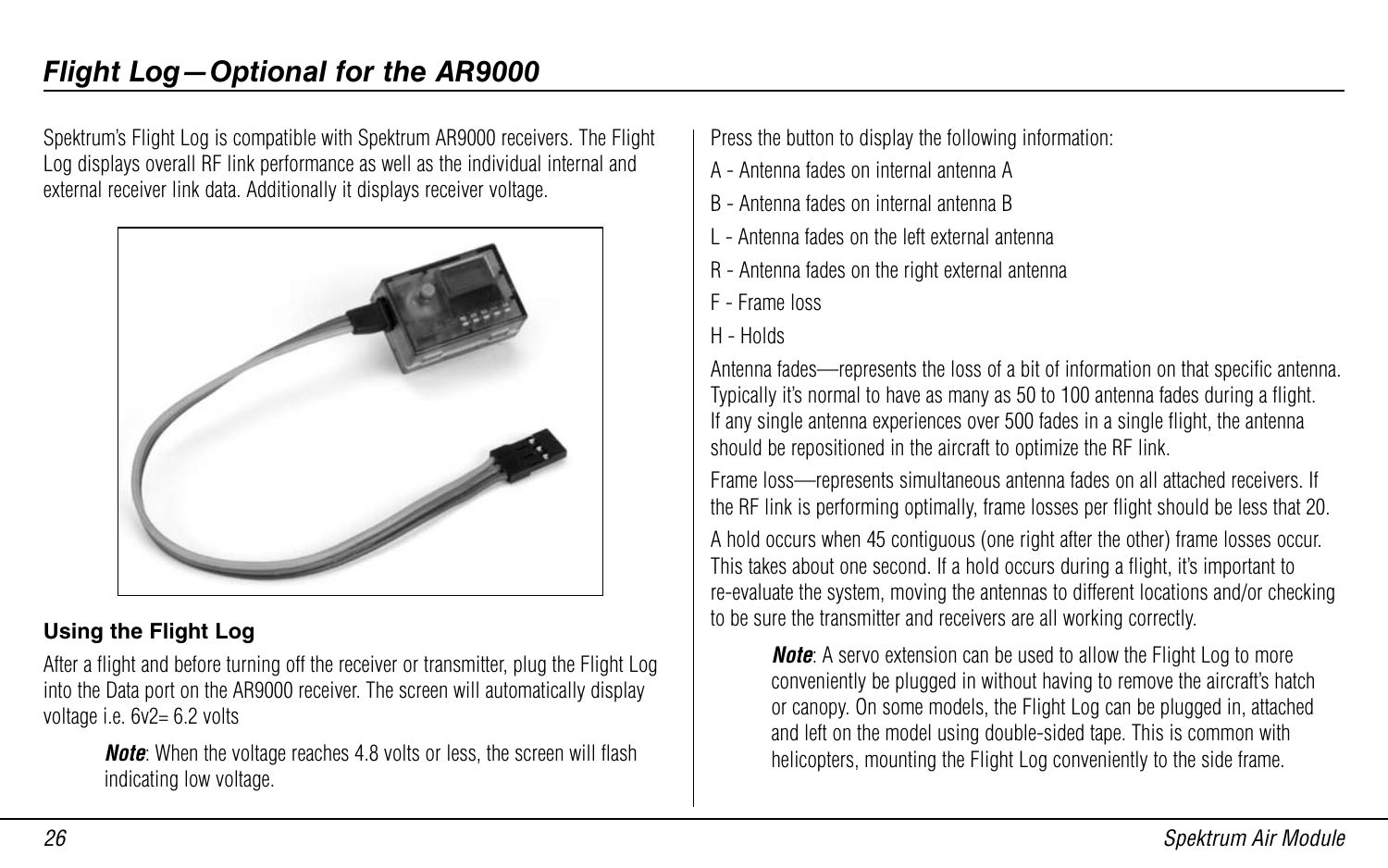#### <span id="page-26-0"></span>FCC ID: BRWDAMTX10 IC: 6157A-BRWDAMT

This device complies with part 15 of the FCC rules. Operation is subject to the following two conditions: (1) This device may not cause harmful interference, and (2) this device must accept any interference received, including interference that may cause undesired operation.

*Caution*: Changes or modifications not expressly approved by Horizon Hobby, Inc. could void the user's authority to operate the equipment.

This product contains a radio transmitter with wireless technology which has been tested and found to be compliant with the applicable regulations governing a radio transmitter in the 2.400GHz to 2.4835GHz frequency range.

The following countries associated regulatory agencies recognizing the noted certifications for this product as authorized for sale and use are:

| USA     | Canada | Belgium     |
|---------|--------|-------------|
| Denmark | France | Finland     |
| Germany | Italy  | Netherlands |
| Spain   | Sweden | UK          |
| Ireland |        | Australia   |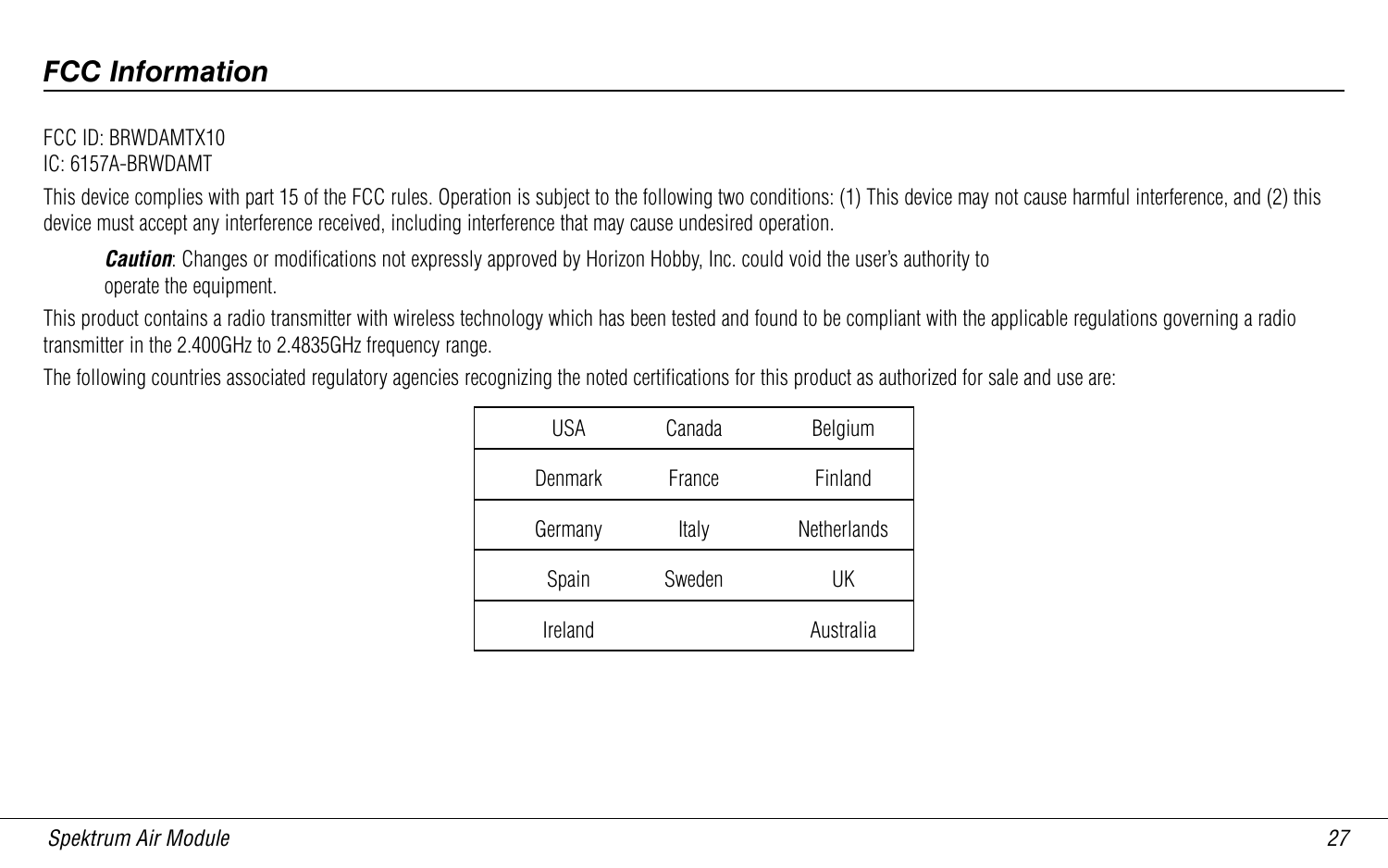### <span id="page-27-0"></span>**Warning**

An RC aircraft is not a toy! If misused, it can cause serious bodily harm and damage to property. Fly only in open areas, preferably at AMA (Academy of Model Aeronautics) approved flying sites, following all instructions included with your radio.

Keep loose items that can get entangled in the propeller away from the prop, including loose clothing, or other objects such as pencils and screwdrivers. Especially keep your hands away from the propeller.

## **Warranty Period**

Exclusive Warranty- Horizon Hobby, Inc., (Horizon) warranties that the Products purchased (the "Product") will be free from defects in materials and workmanship for a period of 1 year from the date of purchase by the Purchaser.

### **Limited Warranty**

(a) This warranty is limited to the original Purchaser ("Purchaser") and is not transferable. REPAIR OR REPLACEMENT AS PROVIDED UNDER THIS WARRANTY IS THE EXCLUSIVE REMEDY OF THE PURCHASER. This warranty covers only those Products purchased from an authorized Horizon dealer. Third party transactions are not covered by this warranty. Proof of purchase is required for warranty claims. Further, Horizon reserves the right to change or modify this warranty without notice and disclaims all other warranties, express or implied.

(b) Limitations- HORIZON MAKES NO WARRANTY OR REPRESENTATION, EXPRESS OR IMPLIED, ABOUT NON-INFRINGEMENT, MERCHANTABILITY OR FITNESS FOR A PARTICULAR PURPOSE OF THE PRODUCT. THE PURCHASER ACKNOWLEDGES THAT THEY ALONE HAVE DETERMINED THAT THE PRODUCT WILL SUITABLY MEET THE REQUIREMENTS OF THE PURCHASER'S INTENDED USE.

(c) Purchaser Remedy- Horizon's sole obligation hereunder shall be that Horizon will, at its option, (i) repair or (ii) replace, any Product determined by Horizon to be defective. In the event of a defect, these are the Purchaser's exclusive remedies. Horizon reserves the right to inspect any and all equipment involved in a warranty claim. Repair or replacement decisions are at the sole discretion of Horizon. This warranty does not cover cosmetic damage or damage due to acts of God, accident, misuse, abuse, negligence, commercial use, or modification of or to any part of the Product. This warranty does not cover damage due to improper installation, operation, maintenance, or attempted repair by anyone other than Horizon. Return of any goods by Purchaser must be approved in writing by Horizon before shipment.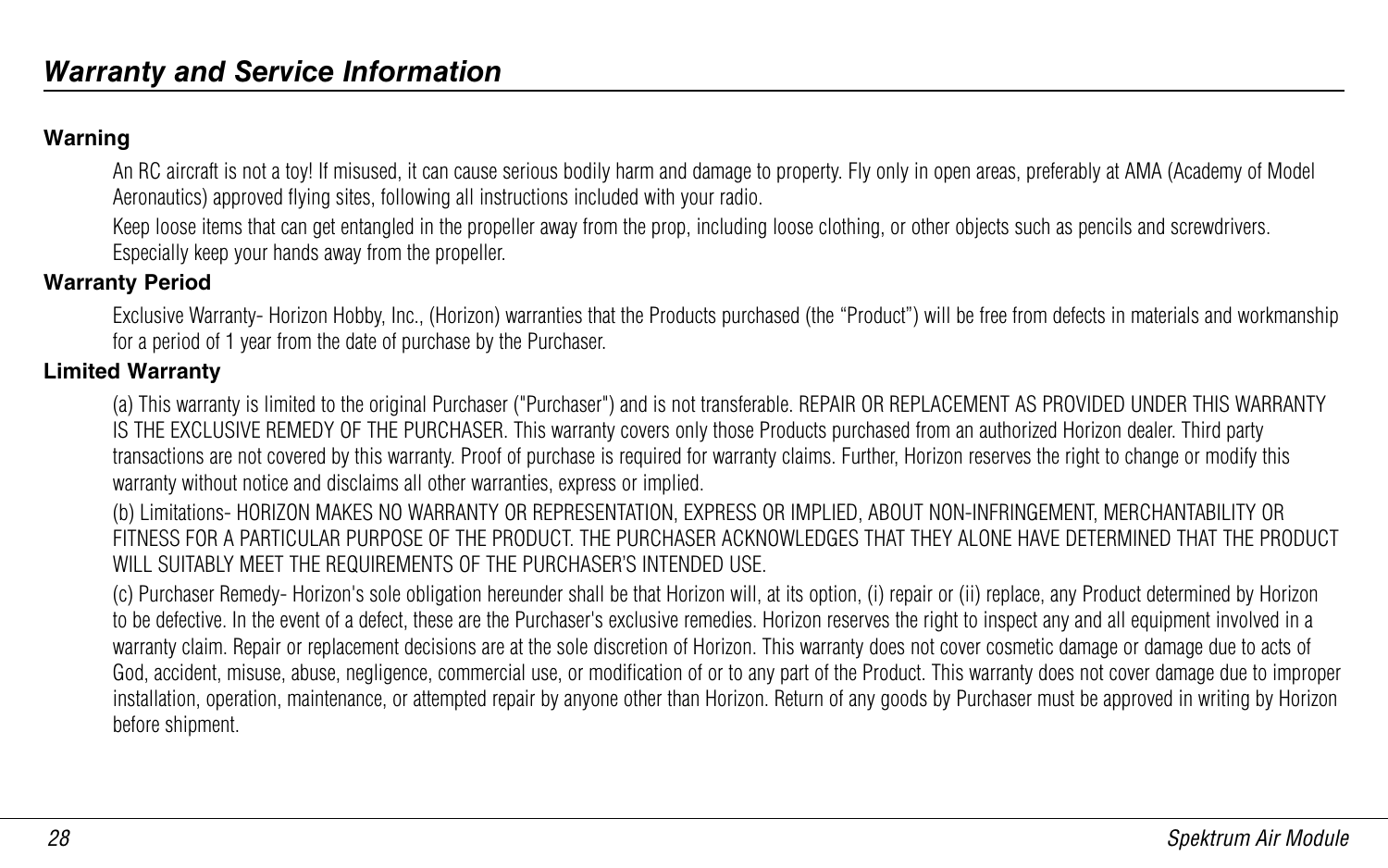#### <span id="page-28-0"></span>**Damage Limits**

HORIZON SHALL NOT BE LIABLE FOR SPECIAL, INDIRECT OR CONSEQUENTIAL DAMAGES, LOSS OF PROFITS OR PRODUCTION OR COMMERCIAL LOSS IN ANY WAY CONNECTED WITH THE PRODUCT, WHETHER SUCH CLAIM IS BASED IN CONTRACT, WARRANTY, NEGLIGENCE, OR STRICT LIABILITY. Further, in no event shall the liability of Horizon exceed the individual price of the Product on which liability is asserted. As Horizon has no control over use, setup, final assembly, modification or misuse, no liability shall be assumed nor accepted for any resulting damage or injury. By the act of use, setup or assembly, the user accepts all resulting liability.

If you as the Purchaser or user are not prepared to accept the liability associated with the use of this Product, you are advised to return this Product immediately in new and unused condition to the place of purchase.

Law: These Terms are governed by Illinois law (without regard to conflict of law principals).

#### **Safety Precautions**

This is a sophisticated hobby Product and not a toy. It must be operated with caution and common sense and requires some basic mechanical ability. Failure to operate this Product in a safe and responsible manner could result in injury or damage to the Product or other property. This Product is not intended for use by children without direct adult supervision. The Product manual contains instructions for safety, operation and maintenance. It is essential to read and follow all the instructions and warnings in the manual, prior to assembly, setup or use, in order to operate correctly and avoid damage or injury.

#### **Questions, Assistance, and Repairs**

Your local hobby store and/or place of purchase cannot provide warranty support or repair. Once assembly, setup or use of the Product has been started, you must contact Horizon directly. This will enable Horizon to better answer your questions and service you in the event that you may need any assistance. For questions or assistance, please direct your email to productsupport@horizonhobby.com, or call 877.504.0233 toll free to speak to a service technician.

#### **Inspection or Repairs**

If this Product needs to be inspected or repaired, please call for a Return Merchandise Authorization (RMA). Pack the Product securely using a shipping carton. Please note that original boxes may be included, but are not designed to withstand the rigors of shipping without additional protection. Ship via a carrier that provides tracking and insurance for lost or damaged parcels, as *Horizon is not responsible for merchandise until it arrives and is accepted at our facility.* A Service Repair Request is available at www.horizonhobby.com on the "Support" tab. If you do not have internet access, please include a letter with your complete name, street address, email address and phone number where you can be reached during business days, your RMA number, a list of the included items, method of payment for any non-warranty expenses and a brief summary of the problem. Your original sales receipt must also be included for warranty consideration. Be sure your name, address, and RMA number are clearly written on the outside of the shipping carton.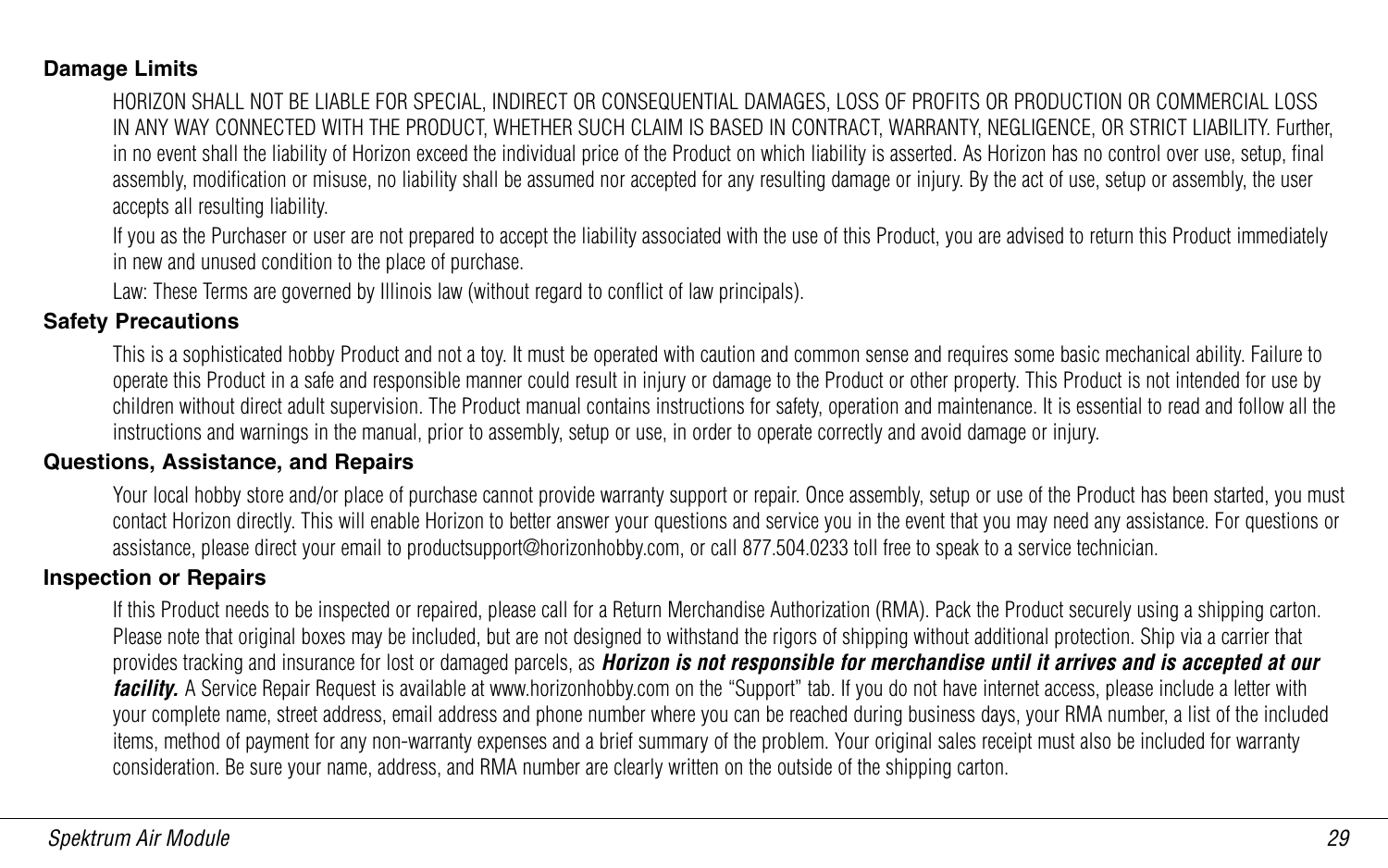#### <span id="page-29-0"></span>**Warranty Inspection and Repairs**

**To receive warranty service, you must include your original sales receipt** verifying the proof-of-purchase date. Provided warranty conditions have been met, your Product will be repaired or replaced free of charge. Repair or replacement decisions are at the sole discretion of Horizon Hobby.

### **Non-Warranty Repairs**

*Should your repair not be covered by warranty the repair will be completed and payment will be required without notification or estimate*  of the expense unless the expense exceeds 50% of the retail purchase cost. By submitting the item for repair you are agreeing to payment of the repair without notification. Repair estimates are available upon request. You must include this request with your repair. Non-warranty repair estimates will be billed a minimum of ½ hour of labor. In addition you will be billed for return freight. Please advise us of your preferred method of payment. Horizon accepts money orders and cashiers checks, as well as Visa, MasterCard, American Express, and Discover cards. If you choose to pay by credit card, please include your credit card number and expiration date. Any repair left unpaid or unclaimed after 90 days will be considered abandoned and will be disposed of accordingly. *Please note: non-warranty repair is only available on electronics and model engines.*

Electronics and engines requiring inspection or repair should be shipped to the following address:

Horizon Service Center 4105 Fieldstone Road Champaign, Illinois 61822 All other Products requiring warranty inspection or repair should be shipped to the following address: Horizon Product Support 4105 Fieldstone Road Champaign, Illinois 61822

*Please call 877-504-0233 with any questions or concerns regarding this product or warranty.*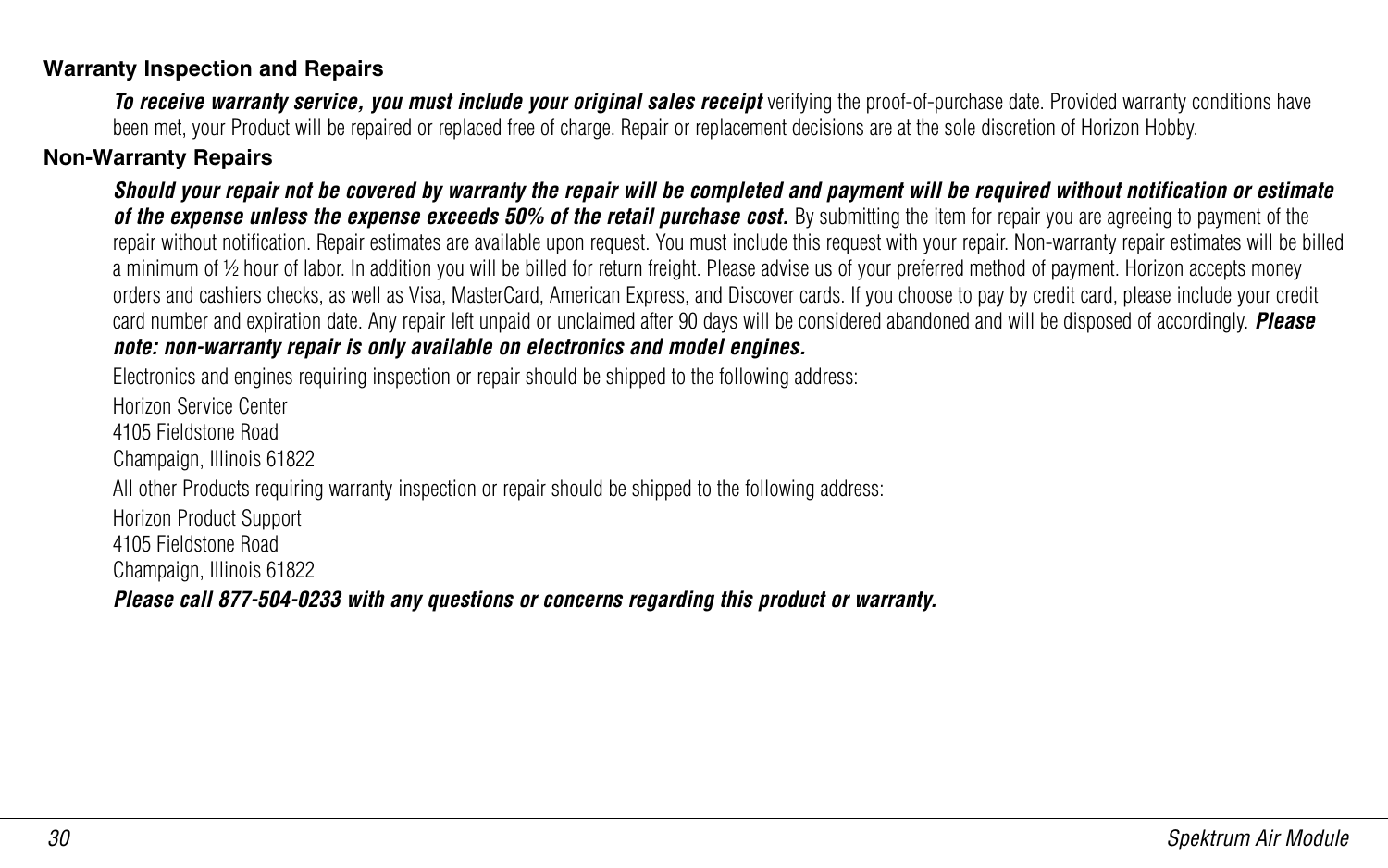#### <span id="page-30-0"></span>**Safety, Precautions, and Warnings**

As the user of this product, you are solely responsible for operating it in a manner that does not endanger yourself and others or result in damage to the product or the property of others.

Carefully follow the directions and warnings for this and any optional support equipment (chargers, rechargeable battery packs, etc.) that you use.

This model is controlled by a radio signal that is subject to interference from many sources outside your control. This interference can cause momentary loss of control so it is necessary to always keep a safe distance in all directions around your model, as this margin will help to avoid collisions or injury.

- Always operate your model in an open area away from cars, traffic, or people.
- Avoid operating your model in the street where injury or damage can occur.
- Never operate the model out into the street or populated areas for any reason.
- Never operate your model with low transmitter batteries.
- Carefully follow the directions and warnings for this and any optional support equipment (chargers, rechargeable battery packs, etc.) that you use.
- Keep all chemicals, small parts and anything electrical out of the reach of children.
- Moisture causes damage to electronics. Avoid water exposure to all equipment not specifically designed and protected for this purpose.

#### **Instructions for Disposal of WEEE by Users in the European Union**

This product must not be disposed of with other waste. Instead, it is the user's responsibility to dispose of their waste equipment by handing it over to a designated collection point for the recycling of waste electrical and electronic equipment. The separate collection and recycling of your waste equipment at the time of disposal will help to conserve natural resources and ensure that it is recycled in a manner that protects human health and the environment. For more information about where you can drop off your waste equipment for recycling, please contact your local city office, your household waste disposal service or where you purchased the product.